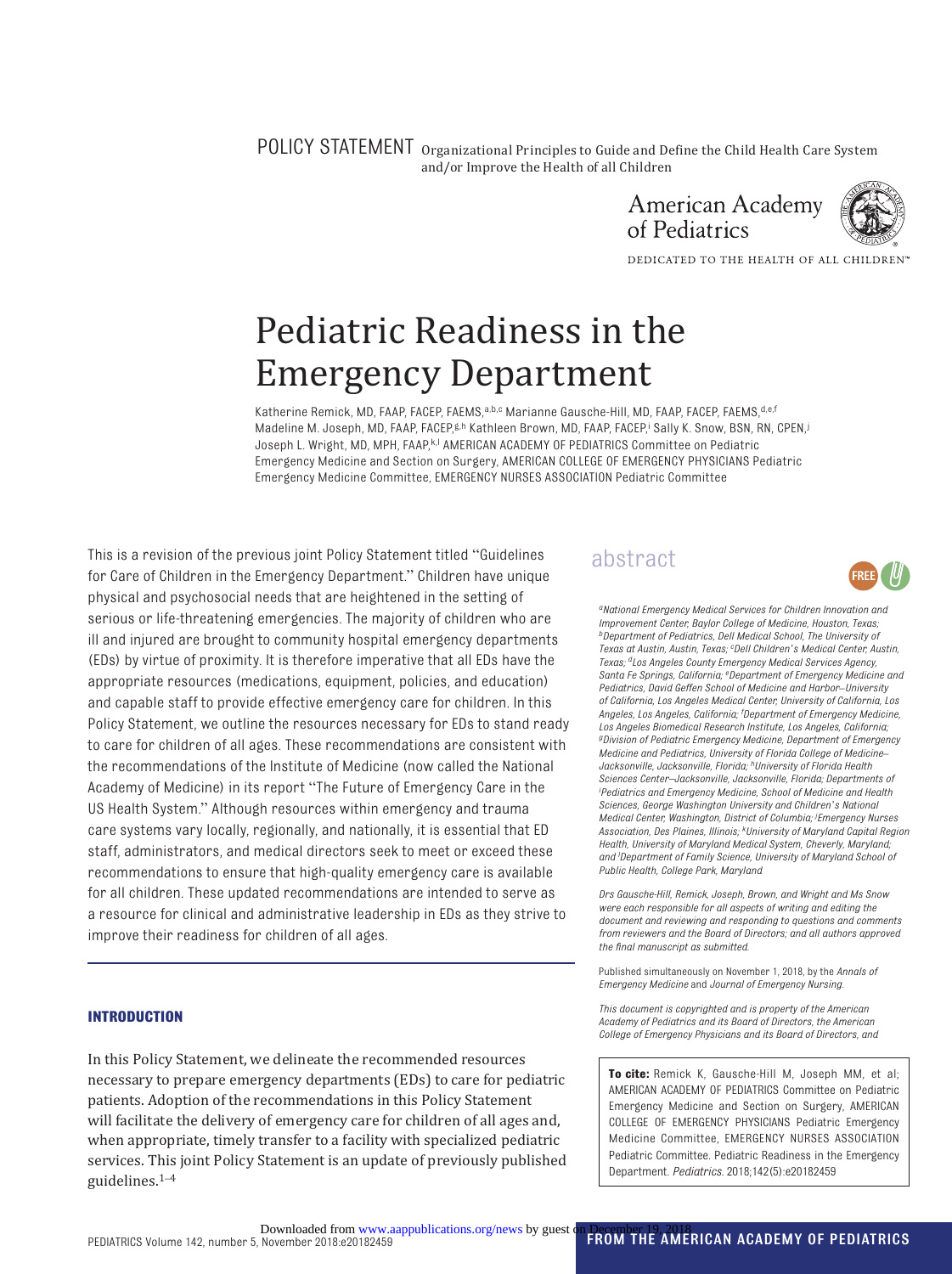These recommendations are intended to apply to all EDs that provide care for children. In the United States, most children who seek emergency care (83%) present to general EDs versus specialized pediatric EDs. [5](#page-10-2) Intended users of these recommendations include all EDs that are open 24 hours per day, 7 days per week, including freestanding EDs and critical access hospital EDs. This Policy Statement is not intended to address urgent care centers because other recommendations are available to address those settings. [6](#page-10-3)

# **BACKGROUND**

In the National Hospital Ambulatory Medical Care Survey, it was reported that in 2014, there were approximately 5000 EDs in the United States. Of the more than 141 million ED visits in the United States in 2014, approximately 20% were for children younger than 15 years old. [7](#page-11-0) Children have unique anatomic, physiologic, developmental, and medical needs that differ from those of adults. These differences must be considered when developing emergency services, training ED staff, and stocking equipment, medication, and supplies.

#### **Improving Pediatric Readiness in US EDs**

In 2006 in the "Future of Emergency Care" series, the Institute of Medicine (IOM) (now the National Academy of Medicine) noted ongoing deficiencies in both the prehospital and ED settings, including the availability of pediatric equipment, access to supplies and medications, training for staff, and policies in which the unique needs of children are incorporated. [8](#page-11-1) Although there have been marked improvements in many areas of everyday pediatric readiness, persistent variability and a need for improvement remain across the continuum of care. [5](#page-10-2),[9](#page-11-2)–[12](#page-11-3)

One of the specific recommendations from the 2006 IOM report was that hospitals appoint coordinators for pediatric emergency care. At that time, only 18% of EDs in the United States reported having a physician coordinator, and only 12% had a nursing coordinator for pediatric emergency care. A national assessment performed in 200[3](#page-11-4)[13](#page-11-4) revealed that EDs that have staff in these positions tend to be more prepared, as measured by using compliance with the "Guidelines for the Care of Children in the ED" published by the American College of Emergency Physicians (ACEP) and American Academy of Pediatrics (AAP) in 2001. [1](#page-10-0) In 2009, the AAP, ACEP, and Emergency Nurses Association (ENA), with the support of the Emergency Medical Services for Children (EMSC) program, undertook a major revision of these guidelines. [3](#page-10-4),[4](#page-10-1) The 2009 joint Policy Statement is the subject for this policy revision.

The National Pediatric Readiness Project, launched in 2013, is an ongoing quality improvement (QI) initiative among the federal EMSC program, AAP, ACEP, and ENA to ensure pediatric readiness of EDs. [9](#page-11-2) In phase 1 of the project, hospital ED leaders in all US states and territories were asked to complete a comprehensive Web-based assessment of their readiness to care for children. The assessment was based on the 2009 joint Policy Statement. [3](#page-10-4)[,4](#page-10-1) The response rate was 83%, representing more than 4000 EDs. [5](#page-10-2) The data from this project reveal a snapshot of the nation's readiness to provide care to children in the ED. They also provide information on gaps in readiness at the state and national levels, confidential site-specific needs, and recommendations to improve readiness. Key findings include the following:

1. The majority of children who seek emergency care (69.4%) are

cared for in EDs that see fewer than 15 pediatric patients per day, highlighting the need to provide additional pediatric emergency resources to smaller and often rural EDs.

- 2. The overall median score for the nation was 70 (of 100 possible points). This represents an improvement when compared with a similar survey completed in 2003 (median score of [5](#page-10-2)5 points).<sup>5,[13](#page-11-4)</sup>
- 3. The median score for EDs with a high volume of pediatric patients (>27 pediatric visits per day) was greater than that of EDs with medium, medium-high (5–27 pediatric visits per day), or low pediatric volume (<5 pediatric visits per day).
- 4. Approximately half of EDs lacked a physician (52.5%) or nurse (40.7%) pediatric emergency care coordinator (PECC). The presence of a PECC is strongly correlated with improved pediatric readiness, independent of other factors. [5](#page-10-2) Another analysis of hospital-based EDs in the state of California also revealed that the presence of a PECC was associated with improved overall pediatric readiness scores. [14](#page-11-5)
- 5. Fifty-five percent of EDs reported the absence of a QI plan in which they address pediatric care, and of those that had a QI plan, 41.7% lacked specific quality indicators for children. The presence of a QI plan that included pediatric-specific indicators was independently associated with improved overall readiness scores in California. [14](#page-11-5)
- 6. In the absence of participation in a pediatric verification program, trauma center status was not predictive of higher pediatric readiness scores. [14](#page-11-5)
- 7. Approximately half of hospitals reported lacking disaster plans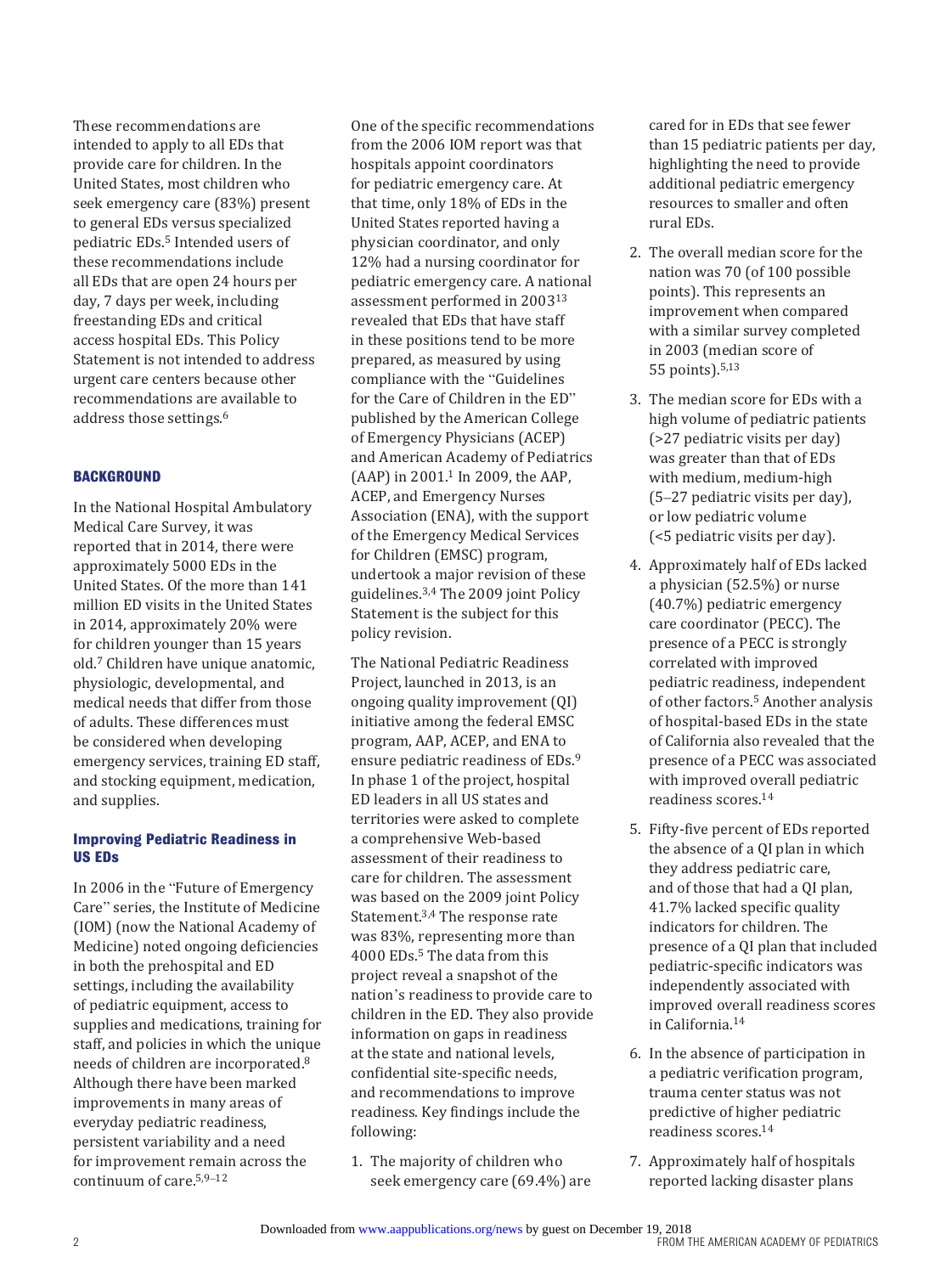(53.2%) that include specific care needs for children. [5](#page-10-2)

8. A process to ensure that weights are measured and recorded in kilograms only, which is a pediatric safety concern, was also lacking in 32.3% of EDs completing the assessment. [5](#page-10-2)

# **Pediatric Readiness and Pediatric Facility Recognition**

The EMSC program has long promoted improved preparedness and recognition of prepared EDs. Current EMSC program performance measures address pediatric readiness for children with both traumatic and medical emergencies. [10](#page-11-6) Performance Measure 04 reads as follows: "the percent[age] of hospitals recognized through a statewide, territorial, or regional[ly] standardized system that are able to stabilize and/or manage pediatric medical emergencies." At this time, 11 states have developed such a system (recognizing 8% of all US hospital-based  $EDs$ ),  $15$  and all have used the 2009 joint Policy Statement as the basis of their recognition criteria. Some states have published descriptions of the process they used to establish and maintain a pediatric recognition system. [14](#page-11-5),[16](#page-11-8)

Recognition and verification have been associated with improved readiness scores. Remick et al<sup>[14](#page-11-5)</sup> described an association between higher hospital readiness scores and an on-site verification program in California. National data reveal that states that have a recognition and/or verification system and have achieved EMSC program Performance Measure 04 have readiness scores that are an average of 10 points higher than those that do not have such a system. [15](#page-11-7) In addition, hospitals that have been recognized scored, on average, 22 points higher on the assessment than those that had not been recognized as pediatric ready by their states (National EMSC Data Analysis and Resource Center, unpublished observations, 2014).

# **Pediatric Readiness: Improving the Safety and Quality of Pediatric Emergency Care**

Over the past 15 years, patient safety has become a key priority for health systems. [17](#page-11-9) In 2014, the AAP released the revised Policy Statement "Patient Safety in the Pediatric Emergency Care Setting."[18](#page-11-10) This statement and other recent work have revealed the value of specific structural and process measures on improved patient safety and quality of care. For example, a weight-based, color-coded medication safety system can be used to decrease dosing errors and improve the timeliness of dosing[,19,](#page-11-11)[20](#page-11-12) and order sets, reminders, and clinical practice recommendations embedded within information systems can be used to increase adherence to best practices.<sup>21,[22](#page-11-14)</sup>

Although previous guidelines $1,2$  $1,2$  $1,2$ were consensus based, several recent studies have revealed the effects of pediatric readiness on outcomes for children treated in EDs. Some investigators have examined the effect of improved pediatric readiness and/or facility recognition on the quality of pediatric emergency care. Ball et al [23](#page-11-15) compared outcomes in children with extremity immobilization and a pain score of 5 or greater in a state with a medical facility recognition program to similar facilities in a state without a facility recognition program. The children in the state with the recognition system had improved timeliness of the management of pain for fractures and decreased exposure to radiation use.<sup>[23](#page-11-15)</sup> Kessler et al<sup>24</sup> demonstrated that teams of health care providers who practiced in EDs with higher pediatric readiness scores performed better in a standardized simulation of the care of children with sepsis. A statewide program in Arizona to improve the pediatric readiness of EDs has been associated with a decreased pediatric mortality rate after participation in a verification

process based on compliance with published guidelines. [25](#page-11-17) Shared resources and coordination of care in emergency care systems is a strategy that may be used to improve pediatric readiness locally, regionally, and nationally. Further research should be supported to evaluate the effects of each of the recommended components of the guidelines on the quality of pediatric emergency care.

The information from the pediatric readiness assessment, research described earlier in this Policy Statement, and expert opinion from the coauthoring organizations were used to inform this revised Policy Statement. These recommendations include current information on equipment, medications, supplies, and personnel that are considered critical for managing pediatric emergencies in EDs. In this Policy Statement, we also offer recommendations for the administration and coordination of pediatric care in the ED; pediatric emergency care QI, performance improvement (PI), and patient safety activities; policies, procedures, and protocols for pediatric care; and key ED support services. It is believed that all EDs in the United States can meet or exceed these recommendations and that some hospitals, such as those with pediatric critical care capabilities or children's hospitals with greater resources, will develop and implement even more comprehensive recommendations and share their expertise with their local and regional communities. These updated recommendations are intended to serve as a resource for clinical and administrative leadership of EDs as they strive to improve their readiness for children of all ages.

# **ADMINISTRATION AND COORDINATION FOR THE CARE OF CHILDREN IN THE ED**

A pediatric emergency care coordinator (PECC) is a physician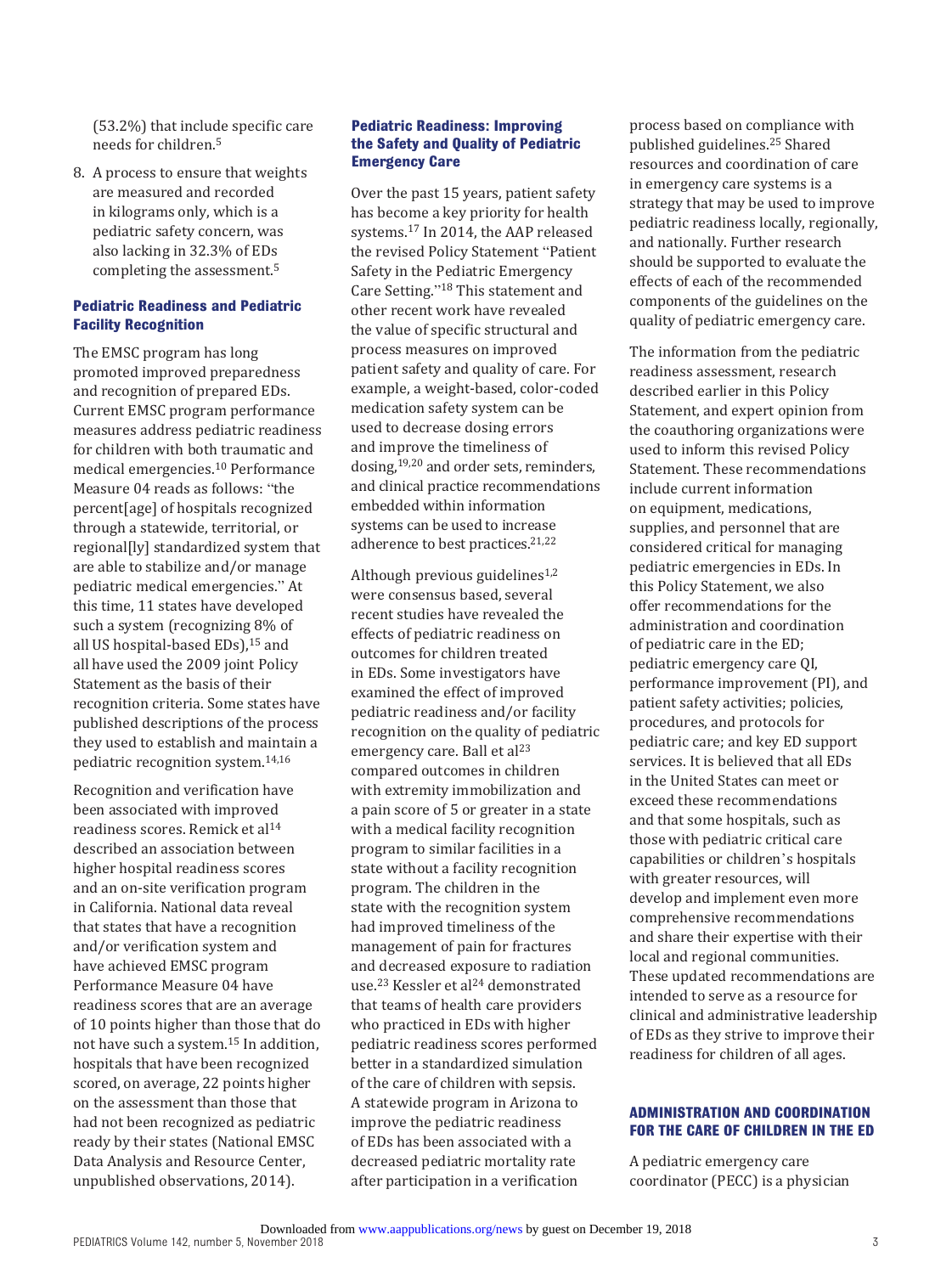coordinator identified by the ED medical director or a registered nurse coordinator identified by the ED nurse director. Identification of a physician and nurse PECC is central to the readiness of any ED that cares for children. Recommendations include the following:

- 1. The physician and nurse PECCs may be concurrently assigned other roles in the ED (eg, frontline staff designated by leadership) or may oversee more than 1 program in the ED (ie, medical or nursing director or as coordinator for trauma, stroke, or cardiac [STEMI]). PECC roles may be shared through formal agreements with administrative entities, such as within hospital systems, when there is another ED capable of providing definitive pediatric care.
- 2. Facilitate the following qualifications for physician and nurse PECCs:
	- a. the physician PECC is qualified by the facility to provide emergency care. Optimally, the physician PECC is a board-certified and/or eligible specialist in emergency medicine or pediatric emergency medicine. Otherwise, the physician PECC must meet the qualifications for credentialing of the hospital as an emergency clinician specialist with special training and experience in the evaluation and management of the child who is critically ill. The physician PECC is credentialed by the facility and has verified competency in the care of children, including resuscitation, per the hospital policy. For EDs with limited resources, this administrative role may be shared with a clinical nurse specialist, nurse practitioner, or physician assistant (ie, advanced practice provider) who is credentialed

to care for patients in the ED; and

- b. the nurse PECC is a registered nurse who possesses special interest, knowledge, and skill in the emergency nursing care of children through clinical experience and has demonstrated competence in critical thinking and clinical skills. When available, a certified emergency nurse or, preferably, a certified pediatric emergency nurse is desirable. Otherwise, the nurse coordinator has verified competency per hospital policy and may have other credentials, such as certified pediatric nurse or certified critical care registered nurse.
- 3. The physician and nurse PECCs work collaboratively and are responsible for the following:
	- a. promoting adequate skill and knowledge of ED staff physicians, nurses, and other health care providers and staff (ie, physician assistants, advanced practice nurses, paramedics, and technicians) in the emergency care and resuscitation of infants and children. PECCs should have significant input into the methods of demonstrating competency in pediatric emergency care for their respective disciplines;
	- b. participating in the development of the pediatric components of the QI plan and facilitating QI activities related to pediatric emergency care;
	- c. assisting with the development and periodic review of ED policies and procedures and standards for medications, equipment, and supplies to ensure adequate resources for children of all ages;
	- d. serving as liaisons and/or coordinators in collaboration with appropriate in-hospital and

out-of-hospital pediatric care committees in the community and/or region and emergency medical services (EMS), trauma, and emergency preparedness coordinators (if they exist);

- e. serving as liaisons to definitivecare hospitals, such as regional pediatric referral hospitals and trauma centers, EMS agencies, primary care providers, health insurers, and any other care resources needed to integrate services along the pediatric care continuum, such as pediatric injury prevention, chronic disease management, and community education programs;
- f. facilitating pediatric emergency medical and nursing education for ED health care providers and staff, including but not limited to the identification of continuing pediatric emergency education resources;
- g. facilitating the inclusion of pediatric-specific elements in physician and nursing orientation in the ED;
- h. in coordination with the local credentialing processes, facilitating competency evaluations for staff that are pertinent to children of all ages. When available, simulation (ie, pediatric scenario–based mock codes) has been revealed to improve pediatric care in resuscitation and team settings[26](#page-11-18)–[28;](#page-11-19)
- i. facilitating the integration of pediatric needs in hospital disaster and/or emergency preparedness plans and promoting the inclusion of pediatric patients in disaster drills $29$ :
- j. collaborating with ED leadership to enable adequate staffing, medications, equipment, supplies, and other resources for children in the ED; and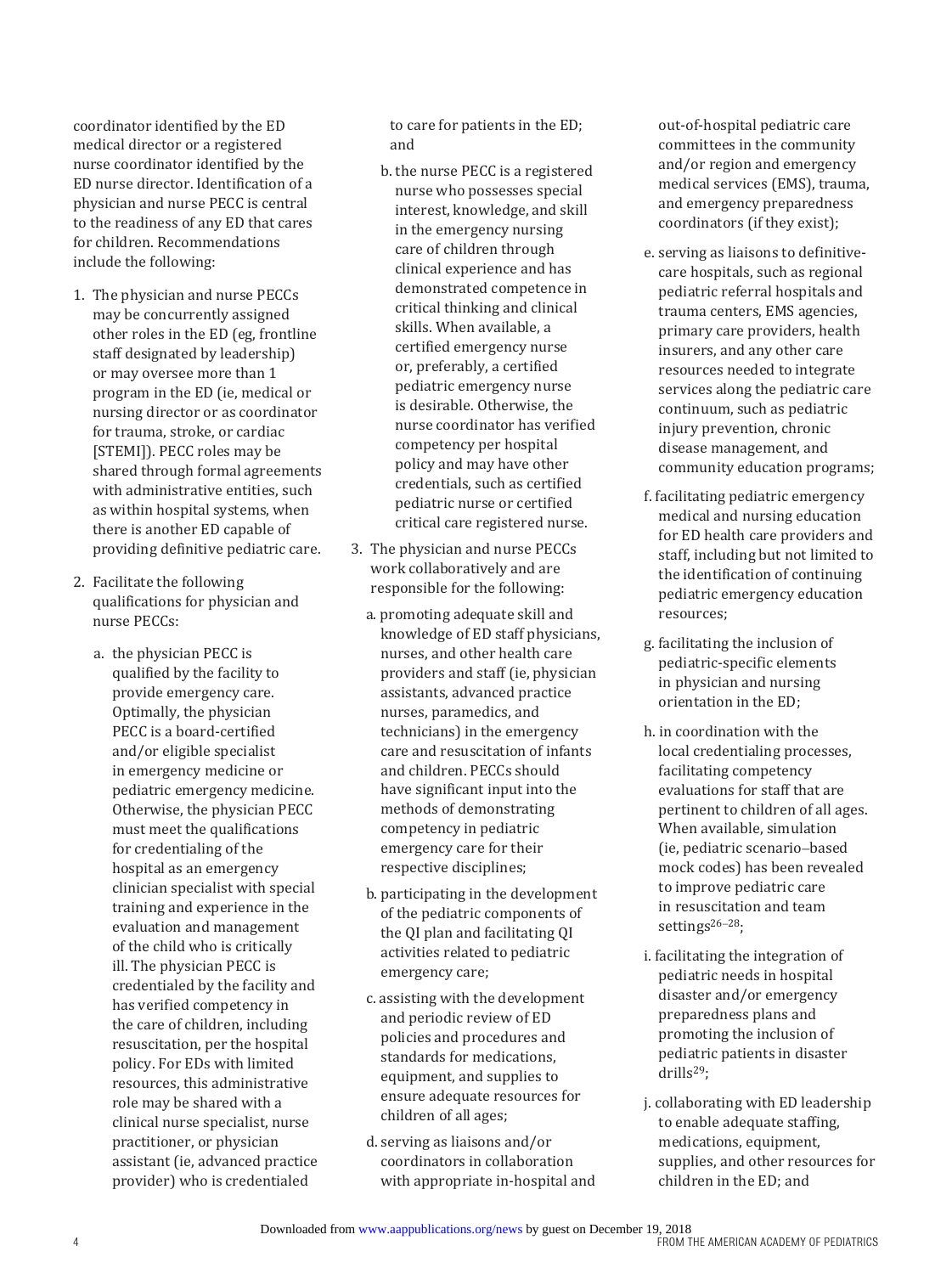k. communicating with ED and hospital leadership on efforts to facilitate pediatric emergency care.

#### **COMPETENCIES FOR PHYSICIANS, ADVANCED PRACTICE PROVIDERS, NURSES, AND OTHER ED HEALTH CARE PROVIDERS**

Recommendations include the following:

- A. Physicians, advanced practice providers, nurses, and other ED health care providers, on the basis of their level of training and scope of practice, should have the necessary skill, knowledge, and training in the emergency evaluation and treatment of children of all ages consistent with the services provided by the hospital.
- B. Baseline and periodic competency evaluations completed for all ED clinical staff, including physicians, advanced practice providers, nurses, and other health care providers are age specific and include neonates, infants, children, adolescents, and children with special health care needs. Competencies are determined by each institution's hospital policy and medical staff privileges as a part of the local credentialing process for all licensed ED staff.
- C. The demonstration and maintenance of pediatric clinical competencies may be achieved through continuing education, including participation in local educational programs, professional organization conferences, or national pediatric emergency care courses, or scheduled mock codes or patient simulation, team training exercises, or experiences in other clinical settings, such as the operating room (ie, airway management). The evaluation of such competencies may be achieved through direct observation, chart reviews,

written knowledge tests, and/ or the maintenance of physician or advanced practice provider board certification or nurse certification when pediatric emergency medicine is a significant component of annual continuing education requirements.

- D. Potential areas for pediatric competency and professional performance evaluations may include but are not limited to the following:
	- 1. assessment and treatment, including the following: (a) triage, (b) illness and injury assessment and management, and (c) pain assessment and treatment, including nonpharmacologic pain management (eg, distraction techniques and comfort holds);
	- 2. medication administration and delivery;
	- 3. device and/or equipment safety (eg, low-volume infusion pumps);
	- 4. procedures, including the following: (a) airway management, (b) vascular access, and (c) sedation and analgesia;
	- 5. resuscitation, including the following: (a) critical care monitoring, (b) neonatal resuscitation, and (c) pediatric resuscitation;
	- 6. trauma resuscitation and stabilization, $30$  including the following: (a) burn management, (b) traumatic brain injury, (c) fracture management, (d) hemorrhage control, and (e) recognition and reporting of nonaccidental trauma;
	- 7. disaster drills that include a triage of pediatric victims, the tracking and identification of unaccompanied children, family reunification, and the

determination of pediatric surge capacity<sup>29</sup>;

- 8. patient- and family-centered care, including cultural competency; and
- 9. team training and effective communication, including the following: (a) transitions of care and/or handoffs $31$  and (b) closed-loop communication.

# **QI AND/OR PI IN THE ED**

Quality is best ensured by evaluating each of the 6 domains addressed by the IOM<sup>[31,](#page-11-22)[32](#page-11-23)</sup>: safe, equitable, patient centered, timely, efficient, and effective. PI processes are essential to evaluating the quality of care, and measurement is integral to PI activities. Pediatricspecific metrics should be carefully identified to assess the quality of care throughout each phase of health care delivery across the emergency care continuum. A pediatric patient care review process is integrated into the QI and/or PI plan of the ED according to the following recommendations:

- A. The potential framework for QI efforts may be focused on the effectiveness of structural elements, processes, and clinical outcomes relative to pediatric emergency care. Minimum components of the QI and/or PI process should include collecting and analyzing data to discover variances, defining a plan for improvement, and evaluating the success of the QI and/or PI plan with measures that are outcome based. High-level QI efforts are used to facilitate education and training, the implementation of targeted system change, and the measurement of system performance over time until steady, high-level performance is achieved.
- B. The QI and/or PI plan of the ED shall include pediatric-specific indicators. Pediatric emergency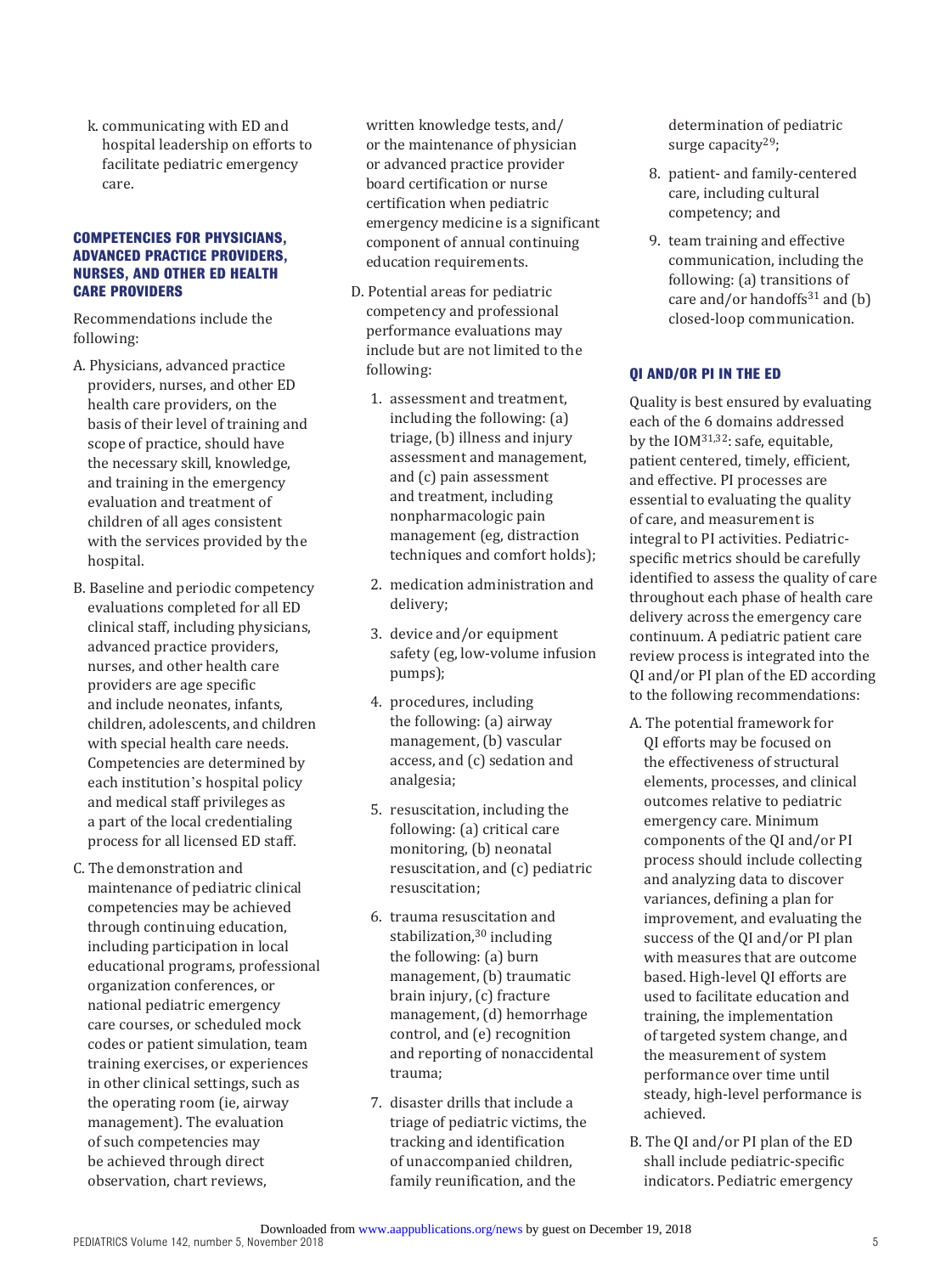**TABLE 1** Sample Performance Measures for Pediatric Emergency Care

| Measures                        | Description                                                                                                                                |
|---------------------------------|--------------------------------------------------------------------------------------------------------------------------------------------|
| System based                    |                                                                                                                                            |
| Patient triage                  | Measurement of wt in kilograms for pediatric patients; method to<br>identify age-based abnormal pediatric vital signs                      |
| Infrastructure and<br>personnel | Presence of all recommended pediatric equipment in the ED;<br>presence of physician and nurse coordinators for pediatric<br>emergency care |
| Patient-centered care           | Patient and/or caregiver understanding of discharge instructions                                                                           |
| ED flow                         | Door-to-provider time; total length of stay                                                                                                |
| Pain management                 | Pain assessment and reassessment for children with acute fractures                                                                         |
| Quality and safety              | Number of return visits within 48 h resulting in hospitalization;<br>medication error rates                                                |
| Disease specific                |                                                                                                                                            |
| Trauma                          | Use of head computed tomography in children with minor head<br>trauma; protocol for suspected child maltreatment                           |
| Respiratory diseases            | Administration of systemic steroids for pediatric asthma<br>exacerbations; use of an evidence-based guideline to manage<br>bronchiolitis   |
| Infectious diseases             | Use of antibiotics in children with suspected viral illness                                                                                |

Based on the work of Alessandrini E, Varadarajan K, Alpern ER, et al. Emergency department quality: an analysis of existing pediatric measures. *Acad Emerg Med*. 2011;18(5):519–526.

care metrics have been identified (Table 1) and should be strongly considered for inclusion in the overall QI plan. In addition, performance bundles may be used to assess the quality of care provided for specific clinical conditions (eg, pediatric septic shock, pediatric asthma, and pediatric closed head injury).

- C. Components of the process are used to integrate out-of-hospital, ED, trauma, inpatient pediatrics, pediatric critical care, and hospitalwide QI or PI activities and may be interfaced with regional, state, or national QI collaboratives, including injury prevention efforts. [33](#page-11-24)–[36](#page-12-0)
- D. Mechanisms are in place to monitor professional performance, credentialing, continuing education, and clinical competencies, including the integration of findings from QI audits and case reviews for pediatric emergency care.

Numerous resources are available to assist ED staff with implementing QI and/or PI activities (Table 2).

# **POLICIES, PROCEDURES, AND PROTOCOLS FOR THE ED**

Recommendations include the following:

- A. Policies, procedures, and protocols for the emergency care of children are age specific and include neonates, infants, children, adolescents, and children with special health care needs. Staff are educated accordingly and monitored for compliance and periodically updated. These include, but are not limited to, the following:
	- 1. illness and injury triage;
	- 2. pediatric patient assessment and reassessment;
	- 3. documentation of a full set of pediatric vital signs, including core temperature, respiratory rate, pulse oximetry, heart rate, blood pressure (including manual confirmation), pain, and mental status when indicated;
	- 4. identification and notification of the responsible provider of abnormal vital signs (age or weight based);
	- 5. immunization assessment and management (eg, tetanus and

#### **TABLE 2** Examples of Pediatric Emergency Care PI Activities and Resources

| Clinical ED Registry (https://www.acep.org/<br>cedr/)                    |  |  |
|--------------------------------------------------------------------------|--|--|
| Committee on Quality Transformation, Section                             |  |  |
| on Emergency Medicine (https://www.                                      |  |  |
| aap.org/en-us/about-the-aap/Committees-                                  |  |  |
| Councils-Sections/Section-on-Emergency-                                  |  |  |
| Medicine/Pages/About-Us.aspx)                                            |  |  |
| <b>EMSC Innovation and Improvement Center</b>                            |  |  |
| (https://emscimprovement.center)                                         |  |  |
| ENA (https://www.ena.org/#practice-                                      |  |  |
| resources)                                                               |  |  |
| Education in QI for Pediatric Practice (https://                         |  |  |
| eqipp.aap.org/)<br>The National Pediatric Readiness Assessment           |  |  |
|                                                                          |  |  |
| (https://www.pedsready.org)<br>PediaLink: The AAP Online Learning Center |  |  |
| (https://pedialink.aap.org/visitor)                                      |  |  |
| Pediatric Readiness Toolkit (www.                                        |  |  |
| pediatricreadiness.org)                                                  |  |  |
| Pediatric Trauma Society (http://                                        |  |  |
| pediatrictraumasociety.org/)                                             |  |  |
| Interfacility Tool Kit for the Pediatric Patient                         |  |  |
| (http://www.traumanurses.org/inter-facility-                             |  |  |
| tool-kit-for-the-pediatric-patient)                                      |  |  |
| Pediatric TQIP (https://www.facs.org/quality-                            |  |  |
| programs/trauma/tgip/pediatric-tgip)                                     |  |  |
| PECARN guidelines (http://www.pecarn.org)                                |  |  |

PECARN, Pediatric Emergency Care Applied Research Network; TQIP, Trauma Quality Improvement Program.

> rabies) of the patient who is un[d](#page-12-1)erimmunized<sup>37</sup>;

- 6. sedation and analgesia (including nonpharmacologic interventions for comfort) for procedures, including medical imaging[38](#page-12-2)[,39;](#page-12-3)
- 7. consent (including situations in which a parent or legal guardian is not immediately available $140$  $140$ ;
- 8. social and behavioral health issues, including parents and patients who are belligerent, impaired, or violen[t](#page-12-5)<sup>[41](#page-12-5)-[43](#page-12-6)</sup>;
- 9. physical or chemical restraint of patients;
- 10. child maltreatment mandated reporting and assessment (physical and sexual abuse, sexual assault, human trafficking, and neglect) $44$ ;
- 11. death of a child in the  $ED^{45,46}$  $ED^{45,46}$  $ED^{45,46}$ ;
- 12. do-not-resuscitate orders;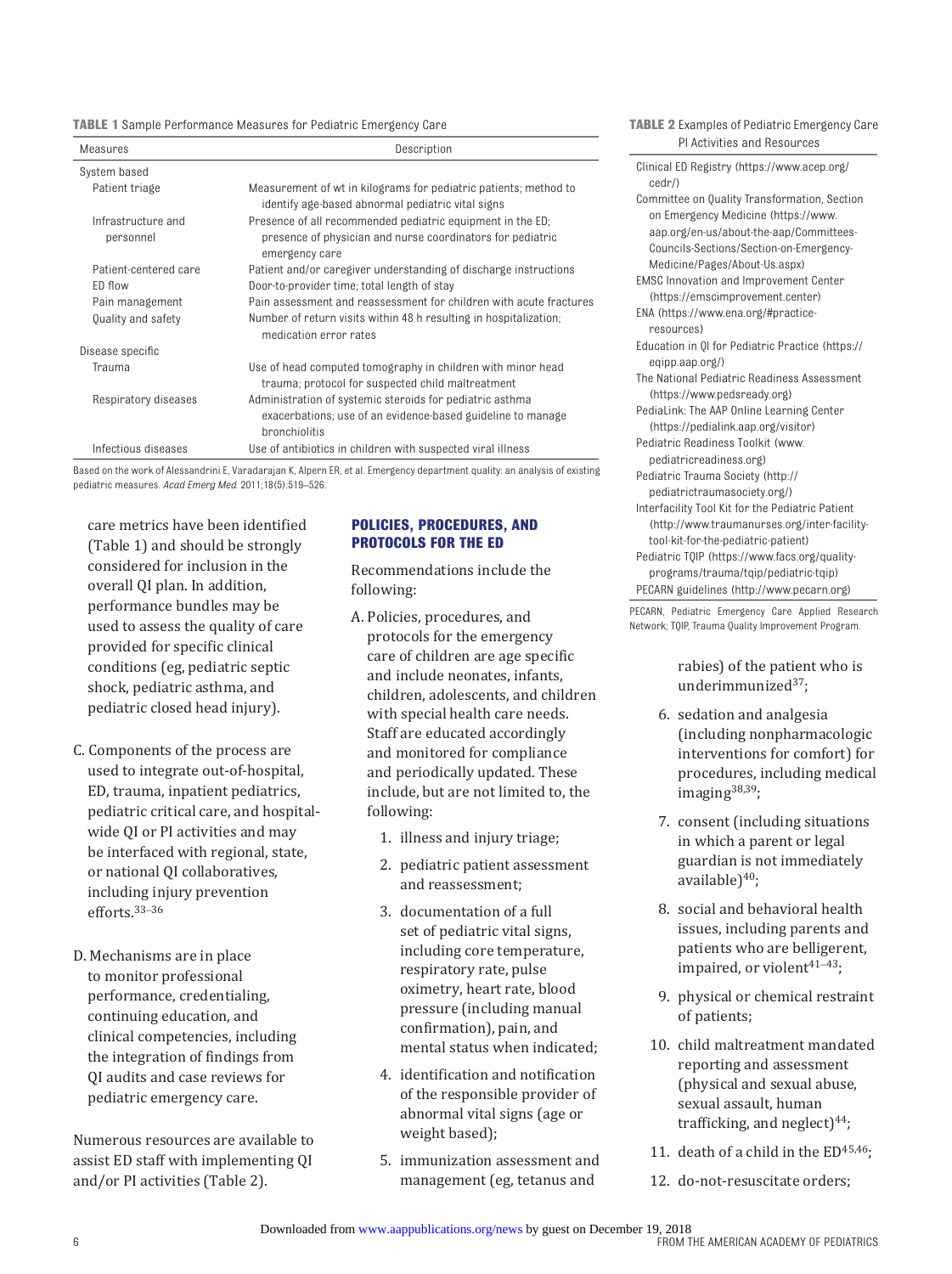- 13. lack of a medical home;
- 14. children with special health care needs, including developmental disabilities (eg, autism spectrum disorders and ventilator dependence);
- 15. family-centered care,[47](#page-12-10)–[52](#page-12-11) including the following:
- a. involving families and guardians in patient care decision-making and medication safety processes;
- b. family and guardian presence during all aspects of emergency care, including resuscitation;
- c. education of the patient, family, and caregivers and guardians;
- d. discharge planning and education; and
- e. bereavement counseling;
	- 16. communication with a patient's medical home or primary health care provider at the time of the ED visit (this can help ensure that a judicious and appropriate approach to examination, testing, imaging, and treatment is coordinated and follow-up is arranged in the most cost-effective and up-todate manner $)^{53}$ ;
	- 17. telehealth and telecommunications[54;](#page-12-13) and
	- 18. an all-hazard disaster preparedness plan in which the following pediatric issues are a[d](#page-12-14)dressed<sup>[55](#page-12-14)</sup>:
- a. availability of medications, vaccines (eg, tetanus and rabies), equipment, supplies, and appropriately trained providers for children in disasters;
- b. pediatric surge capacity for both children who are injured and noninjured;
- c. decontamination, isolation, and quarantine of families and children of all ages;
- d. minimization of parent-child separation and improved methods for reuniting separated children with their families;
- e. access to specific medical and behavioral health therapies, as well as social services, for children in the event of a disaster;
- f. disaster drills that include a pediatric mass casualty incident at least once every 2 years; all drills include pediatric patients; and
- g. the care of children with special health care needs, including children with developmental disabilities.
- B. Evidence-based clinical pathways, order sets, or decision support should be available to providers in real time. These may be systematically derived, consensus driven, or locally developed on the basis of available evidence. Many children's hospitals and/ or academic centers have developed such clinical pathways. Collaboration with regional pediatric centers and trauma centers may facilitate the use of standard, evidence-based guidelines. An updated and complete list is available on the National Pediatric Readiness Project Web site. [56](#page-12-15)–[60](#page-13-0)
- C. Hospitals should have written pediatric interfacility transfer procedures and/or agreements that include the following pediatric component[s](#page-13-1)<sup>[61](#page-13-1)-[63](#page-13-2)</sup>:
	- 1. defined processes for the initiation of transfer, including the roles and responsibilities of the referring facility and referral center (including responsibilities for requesting transfer, method of transport, and communication);
	- 2. a transport plan to deliver children safely (including the use of child

passenger–restraint devices) and in a timely manner to the appropriate facility that is capable of providing definitive care;

- 3. processes for selecting the appropriate care facility for pediatric specialty services that are not available at the hospital; these specialty services may include the following: (a) medical and surgical specialty care, (b) critical care, (c) reimplantation (replacement of severed digits or limbs), (d) trauma and burn care, (e) psychiatric emergencies, (f) obstetric and perinatal emergencies, (g) child maltreatment (physical and sexual abuse and assault), (h) rehabilitation for recovery from critical medical or traumatic conditions, (i) orthopedic emergencies, and (j) neurosurgical emergencies;
- 4. processes for selecting the appropriately staffed transport service to match a patient's acuity level (ie, level of care required and equipment needed for transport) and that are appropriate for children with special health care needs;
- 5. processes for patient transfer (including obtaining informed consent[\)](#page-13-3)<sup>64</sup>;
- 6. a plan for the transfer of critical patient information (ie, medical record, imaging, and copy of signed transport consent) as well as personal belongings and the provision of directions and referral institution information to the family;
- 7. processes for the return transfer of the pediatric patient to the referring facility as appropriate; and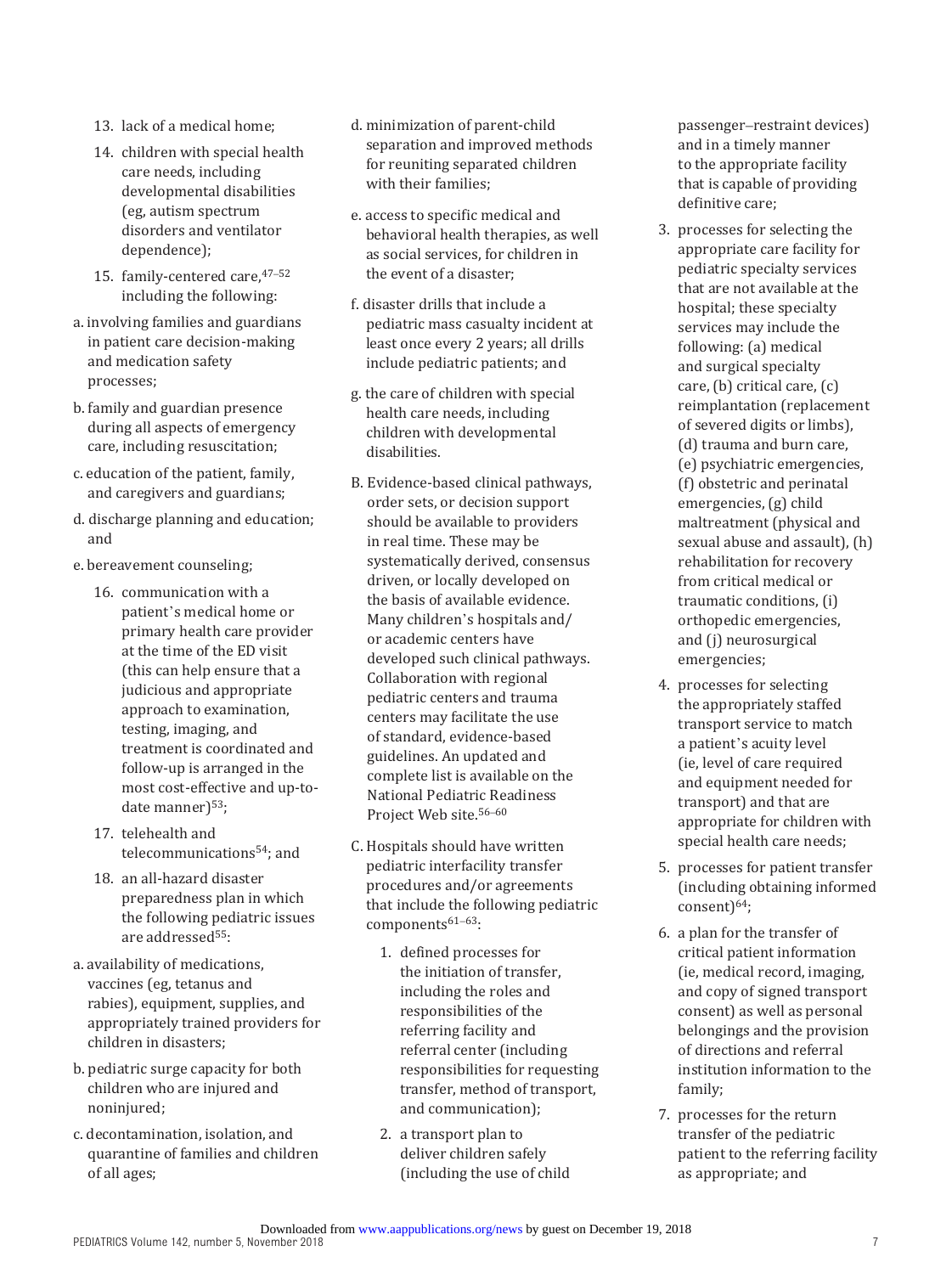8. integration with telehealth and/or telecommunications processes and mobileintegrated health and/or community paramedicine as appropriate. [54](#page-12-13)

#### **PEDIATRIC PATIENT AND MEDICATION SAFETY IN THE ED**

The delivery of pediatric care should reflect an awareness of unique pediatric patient safety concerns and should include the following policies or practices<sup>[65](#page-13-4),66</sup>:

- A. Children should be weighed in kilograms, with the exception of children who require emergency stabilization, and the weight should be recorded in a prominent place on the medical record, preferably with the vital signs.
	- 1. For children who require resuscitation or emergency stabilization, a standard method for estimating weight in kilograms should be used.
- B. A full set of vital signs should be recorded and reassessed per hospital policy for all children.
- C. The following processes for safe medication (including blood products) prescribing, delivery, and disposal should be established<sup>[67](#page-13-6),68</sup>:
	- 1. use precalculated dosing guidelines for children of all ages;
	- 2. consider adding a pharmacist with pediatric competency to the ED team, especially in large EDs, during times of higher volume;
	- 3. identify the administration phase as a high-risk practice (eg, the simple misplacement of a decimal point can result in a 10-fold medication error);
	- 4. promote distraction-free zones for medication preparation<sup>[69](#page-13-8),70</sup>;
- 5. implement and use computerized physician order entry and clinical decision support with pediatric-specific, kilogram-only dosing rules, including upper dosing limits, within ED information systems;
- 6. implement and use computerized physician order entry to create allergy alerts for all prescribed medications;
- 7. practice vigilance for all administered or prescribed medications and consider developing standardized order sets, particularly for high-risk medications, such as opioids and antibiotics;
- 8. implement an independent 2-provider cross-check process for high-alert medications;
- 9. create a standard formulary for pediatric high-risk and commonly used medications;
- 10. standardize concentrations of high-risk medications;
- 11. reduce the number of available concentrations to the smallest possible number;
- 12. implement systems in which weight-based calculations are bypassed during pediatric resuscitations and treatment to reduce potentially harmful mistakes;
- 13. establish a culture of safety surrounding pediatric medication administration that encourages the reporting of near-miss or adverse medication events that can then be analyzed as feedback into the system in a continuous QI model;
- 14. ensure that caregivers are well instructed on medication administration, particularly for pain and antipyretic medications, before being discharged from the ED; and
- 15. promote the integration of health literacy concepts and skills, including the use of plain language, the teach-back method, pictograms, and lower-literacy instructions. [71](#page-13-10)–[75](#page-13-11)
- D. Pediatric emergency services should be culturally and linguistically appropriate,[76](#page-13-12) and the ED should provide an environment that is safe for children and supports patient- and family-centered care. [48,](#page-12-16)[49](#page-12-17),[77](#page-13-13)
	- 1. Enhance family-centered care by actively engaging patients and families in safety at all points of care, and address issues of ethnic culture, language, and literacy.
	- 2. Direct families to appropriate resources, and review patients' rights and responsibilities from the perspective of safety.
	- 3. Include shared decision-making.
	- 4. Use trained language interpreter services rather than bilingual relatives.
- E. Patient-identification policies, consistent with The Joint Commission's National Patient Safety Goals, should be implemented and monitored. [78](#page-13-14)
- F. Policies for the timely tracking, reporting, and evaluation of patient safety events and for the disclosure of medical errors or unanticipated outcomes should be implemented and monitored, and education and training in disclosure should be available to care providers who are assigned this responsibility. [65](#page-13-4),[66](#page-13-5)

# **SUPPORT SERVICES FOR THE ED**

Recommendations include the following:

A. The radiology department should have the skills and capability to provide imaging studies of children, the equipment necessary to do so, and guidelines to reduce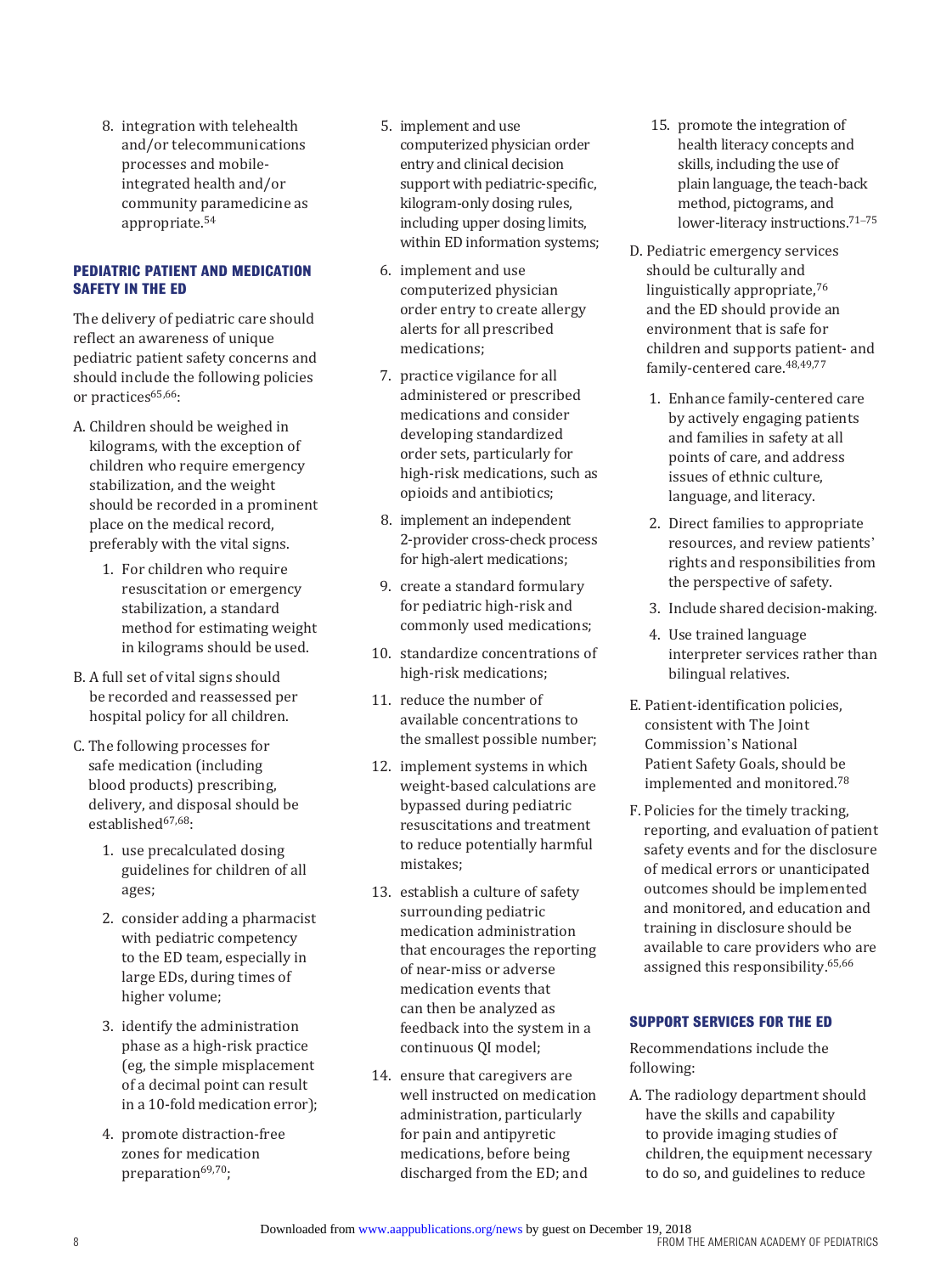radiation exposure that are age and size specific. [79](#page-13-15)–[81](#page-13-16)

- 1. The radiology capability of hospitals may vary from 1 institution to another; however, every ED should promote on-site radiology capabilities to meet the needs of children in the community.
- 2. Medical imaging protocols that are used to address age- or weight-appropriate dose reductions for children receiving studies in which ionizing radiation is imparted, consistent with "as low as reasonably achievable" principles, are necessary. [82](#page-13-17)
- 3. A process should be established for the referral of children to appropriate facilities for radiologic procedures that exceed the capability of the hospital.
- 4. A process should be in place for timely review and interpretation reporting by a qualified radiologist for medical imaging studies in children.
- 5. When a patient is transferred from 1 facility to another, to avoid unnecessary radiation exposure, all efforts should be made to transfer completed images. New technology (eg, Cloud file sharing or Health Insurance Portability and Accountability Act protection) may facilitate image sharing between facilities. [83](#page-13-18)
- B. The laboratory should have the skills and capability to perform laboratory tests for children of all ages, including obtaining samples, and have available microtechnology for small or limited sample sizes.
	- 1. The clinical laboratory capability must meet the needs of the children in the community it serves.
- 2. There should be a clear understanding of what the laboratory capability is for any given community, and definitive plans for referring children to the appropriate facility for laboratory studies should be in place.
- 3. Protocols should be developed for the screening and administration of blood and blood products for children who are ill or injured.

# **EQUIPMENT, SUPPLIES, AND MEDICATIONS**

Pediatric equipment, supplies, and medications shall be easily accessible, labeled, and logically organized (eg, kilogram weight, weight-based color coding, etc).

- A. Medication chart, color-based coding, medical software, or other systems shall be readily available to ED staff to ensure proper sizing of resuscitation equipment and proper dosing of medications based on patient weight in kilograms.
- B. Resuscitation equipment and supplies shall be located in the ED; trays and other items may be housed in other departments (such as the newborn nursery or central supply) with a process to ensure immediate accessibility to ED staff. A mobile or portable appropriately stocked pediatric crash cart should be available in the ED at all times.
- C. ED staff shall be appropriately educated as to the location of all items ([Supplemental Figs 1 and 2](http://pediatrics.aappublications.org/lookup/suppl/doi:10.1542/peds.2018-2459/-/DCSupplemental)).
- D. Each ED shall have a daily method to verify the proper location and function of equipment and expiration of medications and supplies.
- E. Tables 3 and 4 and [Supplemental](http://pediatrics.aappublications.org/lookup/suppl/doi:10.1542/peds.2018-2459/-/DCSupplemental)  [Figs 1 and 2](http://pediatrics.aappublications.org/lookup/suppl/doi:10.1542/peds.2018-2459/-/DCSupplemental) outline medications, equipment, and supplies necessary for the care of children in the ED by qualified health care providers. [84](#page-13-19)

**TABLE 3** Resuscitation Medications for Use in Pediatric Patients in EDs

```
Adenosine
Amiodarone
Atropine
Calcium chloride and/or calcium gluconate
Epinephrine (1 mg/mL [IM] and 0.1 mg/mL [IV] 
   solutions)<sup>a</sup>
Lidocaine
Procainamide
Sodium bicarbonate (4.2%)<sup>b</sup>
Vasopressor agents (eg, dopamine, 
  epinephrine, and norepinephrine)
```
For a more complete list of medications used in a pediatric ED, see Winkelman et al. [75](#page-13-11) IM, intramuscular; IV, intravenous.

a The formerly epinephrine 1:1000 solution is now 1 mg/ mL for IM use or inhalation; the 1:10 000 solution is now 0.1 mg/mL for IV use.

b If only sodium bicarbonate 8.4% is available, may dilute 1:1 with normal saline before administration in children  $<$ 2 y of age.

# **CONCLUSIONS**

In the 2006 report, "Emergency Care for Children: Growing Pains," the IOM uses the word "uneven" to describe the current status of pediatric emergency care in the United States. [8](#page-11-1) Although much progress has been made to improve pediatric readiness across communities,<sup>[5](#page-10-2)</sup> there remains a significant opportunity for further progress nationwide. An important first step in ensuring readiness is the identification of a physician and nurse coordinator for pediatric emergency care.

All EDs must be continually prepared to receive; accurately assess; and, at a minimum, stabilize and safely transfer children who are acutely ill or injured. This is necessary even for hospitals located in communities with readily accessible pediatric tertiary-care centers and regionalized systems for pediatric trauma and critical care. The vast majority of children requiring emergency services in the United States receive this care in a non–children's hospital ED, with 69% of EDs providing care for fewer than 15 children per day. [5](#page-10-2) This relatively infrequent exposure of hospital-based emergency care professionals to children who are seriously ill or injured represents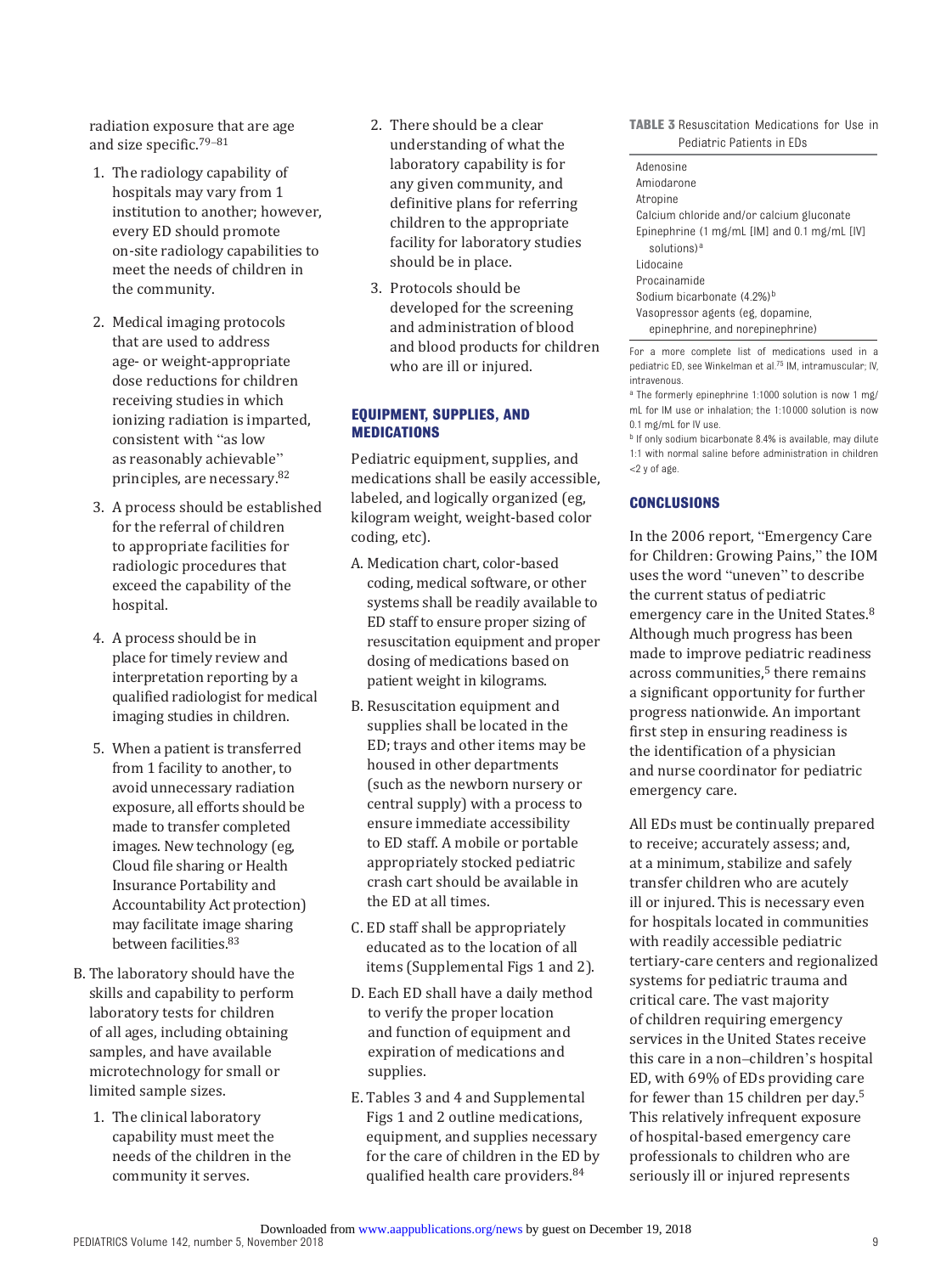#### **TABLE 4** Medications to Be Used in the ED for the Care of Children

Analgesics (oral, intranasal, and parenteral) Anesthetics (eg, eutectic mixture of local anesthetics; lidocaine 2.5% and prilocaine 2.5%; lidocaine, epinephrine, and tetracaine; and LMX 4 [4% lidocaine]) Anticonvulsants (eg, levetiracetam, valproate, carbamazepine, fosphenytoin, and phenobarbital) Antidotes (common antidotes should be accessible to the ED)<sup>a</sup> Antiemetics (eg, ondansetron and prochlorperazine) Antihypertensives (eg, labetalol, nicardipine, and sodium nitroprusside) Antimicrobials (parenteral and oral) Antipsychotics (eg, olanzapine and haloperidol) Antipyretics (eg, acetaminophen and ibuprofen) Benzodiazepines (eg, midazolam and lorazepam) Bronchodilators Corticosteroids (eg, dexamethasone, methylprednisolone, and hydrocortisone) Dextrose  $(D_{10}W)$ Diphenhydramine Furosemide Glucagon Insulin Lidocaine Magnesium sulfate Mannitol Naloxone hydrochloride Neuromuscular blockers (eg, rocuronium and succinylcholine) Oral glucose Sucrose solutions for pain control in infants Sedation medications (eg, etomidate and ketamine) Vaccines 3% hypertonic saline

 $D_{10}$ W, dextrose 10% in water.<br><sup>a</sup> For less frequently used antidotes, a procedure for obtaining them should be in place.

a substantial barrier to the maintenance of essential skills and clinical competency. Recognition of the unique needs of children who are ill and/or injured and served by an emergency care facility, including children with special health care needs; the commitment to better meet those needs through the adoption of these recommendations; and an ongoing commitment to evaluate care quality and safety and maintain pediatric competencies should provide a strong foundation for pediatric emergency care.

Resources that can be used to assist with the implementation of all aspects of this document can be found at [www.pediatricreadiness.org](http://www.pediatricreadiness.org).

#### **LEAD AUTHORS**

Katherine Remick, MD, FAAP, FACEP, FAEMS Marianne Gausche-Hill, MD, FAAP, FACEP Madeline M. Joseph, MD, FAAP, FACEP Kathleen Brown, MD, FAAP, FACEP Sally K. Snow, BSN, RN, CPEN Joseph L. Wright, MD, MPH, FAAP

#### **AAP COMMITTEE ON PEDIATRIC EMERGENCY MEDICINE, 2017**–**2018**

Joseph Wright, MD, MPH, FAAP, Chairperson Terry Adirim, MD, MPH, FAAP Michael S.D. Agus, MD, FAAP James Callahan, MD, FAAP Toni Gross, MD, MPH, FAAP Natalie Lane, MD, FAAP Lois Lee, MD, MPH, FAAP Suzan Mazor, MD, FAAP Prashant Mahajan, MD, MPH, MBA, FAAP Nathan Timm, MD, FAAP

#### **LIAISONS**

Andrew Eisenberg, MD, MHA – *American Academy of Family Physicians* Cynthia Wright Johnson, MSN, RN – *National Association of State EMS Officials* Cynthiana Lightfoot, BFA, NRP – *American Academy of Pediatrics Family Partnerships Network* Charles Macias, MD, MPH, FAAP – *Emergency Medical Services for Children Innovation and Improvement Center* Brian Moore, MD, MPH, FAAP – *National Association of EMS Physicians* Diane Pilkey, RN, MPH – *Health Resources and Services Administration* Katherine Remick, MD, FAAP – *National Association of Emergency Medical Technicians* Mohsen Saidinejad, MD, MBA, FAAP, FACEP – *American College of Emergency Physicians* Sally Snow, RN, BSN, CPEN, FAEN – *Emergency Nurses Association* Mary Fallat, MD, FAAP – *American College of Surgeons*

#### **FORMER AAP COMMITTEE ON PEDIATRIC EMERGENCY MEDICINE MEMBERS, 2012**–**2016**

Alice Ackerman, MD, MBA, FAAP Thomas Chun, MD, MPH, FAAP Gregory Conners, MD, MPH, MBA, FAAP Edward Conway Jr, MD, MS, FAAP Nanette Dudley, MD, FAAP Joel Fein, MD, FAAP Susan Fuchs, MD, FAAP Marc Gorelick, MD, MSCE, FAAP Natalie Lane, MD, FAAP

Steven Selbst, MD, FAAP Kathy Shaw, MD, MSCE, FAAP, Chairperson (2008–2012) Joan Shook, MD, MBA, FAAP, Chairperson (2012–2016)

#### **STAFF**

Sue Tellez

#### **AAP SECTION ON SURGERY EXECUTIVE COMMITTEE, 2016**–**2017**

Kurt F. Heiss, MD, Chairperson Elizabeth Beierle, MD Gail Ellen Besner, MD Cynthia D. Downard, MD Mary Elizabeth Fallat, MD Kenneth William Gow, MD

#### **STAFF**

Vivian Baldassari Thorne

#### **ACEP PEDIATRIC EMERGENCY MEDICINE COMMITTEE, 2016**–**2017**

Madeline Joseph, MD, FACEP, Chairperson Kiyetta Alade, MD Christopher Amato, MD, FACEP Jahn T. Avarello, MD, FACEP Steven Baldwin, MD Isabel A. Barata, MD, FACEP, FAAP Lee S. Benjamin, MD, FACEP Kathleen Berg, MD Kathleen Brown, MD, FACEP Jeffrey Bullard-Berent, MD, FACEP Ann Marie Dietrich, MD, FACEP Phillip Friesen, DO Michael Gerardi, MD, FACEP, FAAP Alan Heins, MD, FACEP Doug K. Holtzman, MD, FACEP Jeffrey Homme, MD, FACEP Timothy Horeczko, MD, MSCR Paul Ishimine, MD, FACEP Samuel Lam, MD, RDMS Katharine Long Kurtis Mayz, JD, MD, MBA Sanjay Mehta, MD, Med, FACEP Larry Mellick, MD Aderonke Ojo, MD, MBBS Audrey Z. Paul, MD, PhD Denis R. Pauze, MD, FACEP Nadia M. Pearson, DO Debra Perina, MD, FACEP Emory Petrack, MD David Rayburn, MD, MPH Emily Rose, MD W. Scott Russell, MD, FACEP Timothy Ruttan, MD, FACEP Mohsen Saidinejad, MD, MBA, FACEP Brian Sanders, MD Joelle Simpson, MD, MPH Patrick Solari, MD Michael Stoner, MD Jonathan H. Valente, MD, FACEP Jessica Wall, MD Dina Wallin, MD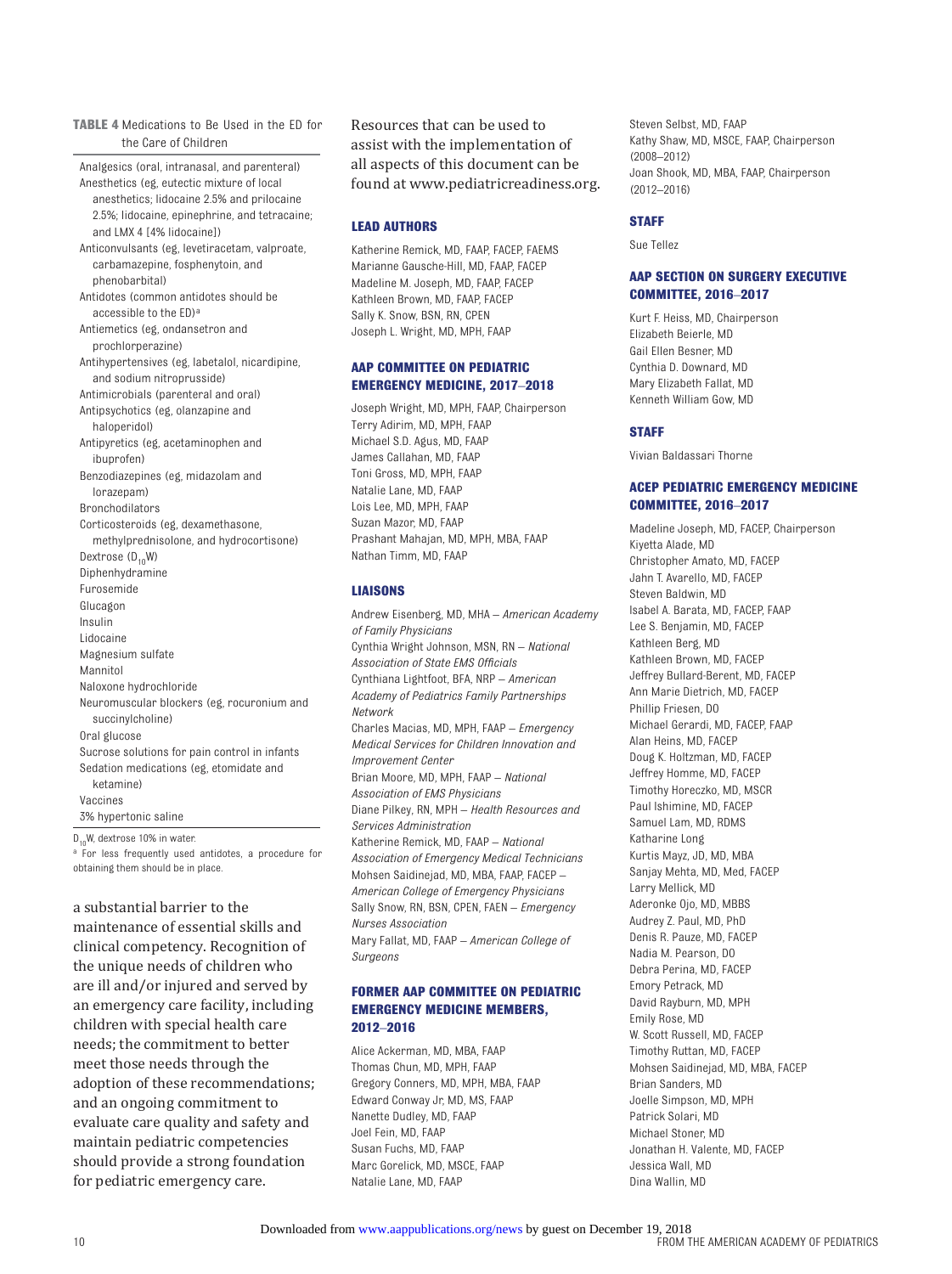Muhammad Waseem, MD, MS, FACEP Paula J. Whiteman, MD, FACEP Dale Woolridge, MD, PhD, FACEP

#### **FORMER ACEP PEDIATRIC EMERGENCY MEDICINE COMMITTEE MEMBERS, 2012**–**2016**

Joseph Arms, MD Richard M. Cantor, MD, FACEP Ariel Cohen, MD Carrie DeMoor, MD James M. Dy, MD Paul J. Eakin, MD Sean Fox, MD Marianne Gausche-Hill, MD, FACEP, FAAP Timothy Givens, MD Charles J. Graham, MD, FACEP Robert J. Hoffman, MD, FACEP Mark Hostetler, MD, FACEP Hasmig Jinivizian, MD David Markenson, MD, MBA, FACEP Joshua Rocker, MD, FACEP Brett Rosen, MD Gerald R. Schwartz, MD, FACEP

Harold A. Sloas, DO Annalise Sorrentino, MD, FACEP Orel Swenson, MD Michael Witt, MD, MPH, FACEP

#### **STAFF**

Loren Rives, MNA Dan Sullivan Stephanie Wauson

#### **ENA PEDIATRIC COMMITTEE, 2016**–**2017**

Tiffany Young, BSN, RN, CPNP, 2016 Chairperson Joyce Foresman-Capuzzi, MSN, RN, CNS, 2017 Chairperson Rose Johnson, RN Heather Martin, DNP, MS, RN, PNP-BC Justin Milici, MSN, RN Cam Brandt, MS, RN Nicholas Nelson, MS, RN, EMT-P

#### **BOARD LIAISONS**

Maureen Curtis-Cooper, BSN, RN, 2016 Board Liaison Kathleen Carlson, MSN, RN, 2017 Board Liaison

#### **STAFF**

Marlene Bokholdt, MSN, RN

#### **ABBREVIATIONS**

- AAP: American Academy of Pediatrics
- ACEP: American College of
- Emergency Physicians
- ED: emergency department
- EMS: emergency medical services
- EMSC: Emergency Medical Services for Children
- ENA: Emergency Nurses Association
- IOM: Institute of Medicine
- PECC: pediatric emergency care coordinator
- PI: performance improvement
- QI: quality improvement

the Emergency Nurses Association and its Board of Directors. All authors have filed conflict of interest statements with the American Academy of Pediatrics. Any conflicts have been resolved through a process approved by the Board of Directors. The American Academy of Pediatrics has neither solicited nor accepted any commercial involvement in the development *of the content of this publication.*

Policy statements from the American Academy of Pediatrics benefit from expertise and resources of liaisons and internal (AAP) and external reviewers. However, policy statements *from the American Academy of Pediatrics may not reflect the views of the liaisons or the organizations or government agencies that they represent.*

*The guidance in this statement does not indicate an exclusive course of treatment or serve as a standard of medical care. Variations, taking into account individual circumstances, may be appropriate.*

*All policy statements from the American Academy of Pediatrics automatically expire 5 years after publication unless reaffirmed, revised, or retired at or before that time.*

**DOI:**<https://doi.org/10.1542/peds.2018-2459>

Address correspondence to Katherine Remick, MD. E-mail: kate.remick@gmail.com

PEDIATRICS (ISSN Numbers: Print, 0031-4005; Online, 1098-4275).

Copyright © 2018 by the American Academy of Pediatrics

**FINANCIAL DISCLOSURE:** The authors have indicated they have no financial relationships relevant to this article to disclose.

**FUNDING:** No external funding.

**POTENTIAL CONFLICT OF INTEREST:** The authors have indicated they have no potential conflicts of interest to disclose.

#### **REFERENCES**

- <span id="page-10-0"></span>1. American Academy of Pediatrics, Committee on Pediatric Emergency Medicine ; American College of Emergency Physicians, Pediatric Committee. Care of children in the emergency department: guidelines for preparedness. *Pediatrics*. 2001;107(4):777–781
- <span id="page-10-5"></span>2. Gausche-Hill M, Wiebe RA. Guidelines for preparedness of emergency departments that care for children: a call to action. *Ann Emerg Med*. 2001;37(4):389–391
- <span id="page-10-4"></span>3. American Academy of Pediatrics, Committee on Pediatric Emergency Medicine; American College of Emergency Physicians, Pediatric Committee; Emergency Nurses Association, Pediatric Committee. Joint policy statement–guidelines for care of children in the emergency department. *Pediatrics*. 2009;124(4):1233–1243
- <span id="page-10-1"></span>4. American Academy of Pediatrics Committee on Pediatric Emergency Medicine; American College of Emergency Physicians, Pediatric

Committee; Emergency Nurses Association, Pediatric Committee. Joint policy statement–guidelines for care of children in the emergency department. *Ann Emerg Med*. 2009;54(4):543–552

- <span id="page-10-2"></span>5. Gausche-Hill M, Ely M, Schmuhl P, et al. A national assessment of pediatric readiness of emergency departments. *JAMA Pediatr*. 2015;169(6):527–534
- <span id="page-10-3"></span>6. Committee on Pediatric Emergency Medicine. Pediatric care recommendations for freestanding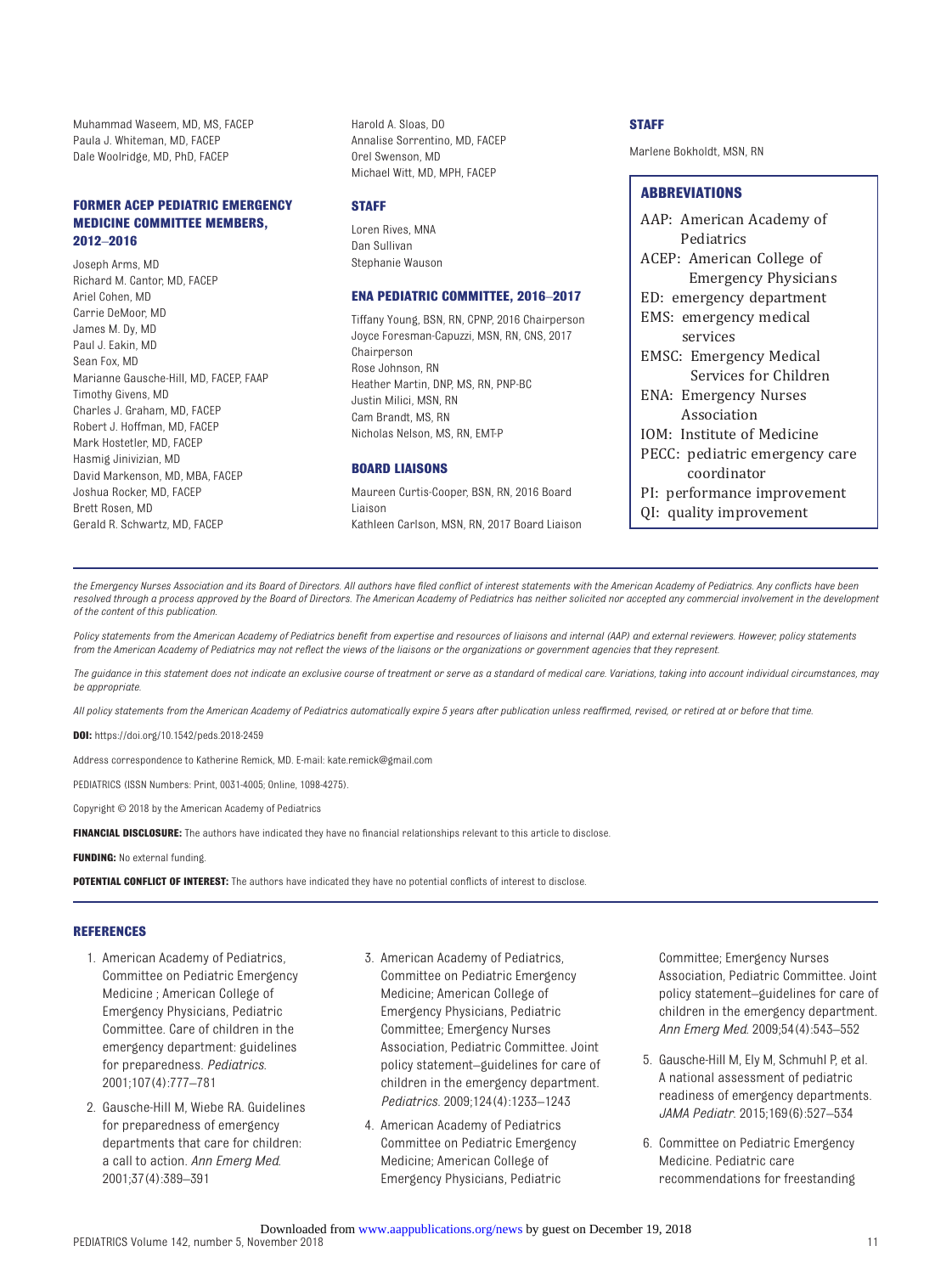urgent care facilities. *Pediatrics*. 2014;133(5):950–953

- <span id="page-11-0"></span>7. US Department of Health and Human Services; Centers for Disease Control and Prevention; National Center for Health Statistics. National Hospital Ambulatory Medical Care Survey: 2014 emergency department summary tables. Available at: [https://www.cdc.](https://www.cdc.gov/nchs/data/nhamcs/web_tables/2014_ed_web_tables.pdf) [gov/nchs/data/nhamcs/web\\_tables/](https://www.cdc.gov/nchs/data/nhamcs/web_tables/2014_ed_web_tables.pdf) 2014 ed web tables.pdf. Accessed December 6, 2017
- <span id="page-11-1"></span>8. Institute of Medicine, Committee of the Future of Emergency Care in the US Health System. *Emergency Care for Children: Growing Pains*. Washington, DC: National Academies Press; 2006
- <span id="page-11-2"></span>9. National Pediatric Readiness Project. National pediatric readiness project. 2014. Available at: [www.](www.pediatricreadiness.org/State_Results/National_Results.aspx) [pediatricreadiness.org/State\\_Results/](www.pediatricreadiness.org/State_Results/National_Results.aspx) [National\\_Results.aspx.](www.pediatricreadiness.org/State_Results/National_Results.aspx) Accessed April 10, 2014
- <span id="page-11-6"></span>10. US Department of Health and Human Services, Health Resources and Services Administration. Performance measures. Available at: [https://](https://emscimprovement.center/emsc/performance-measures/) [emscimprovement.center/emsc/](https://emscimprovement.center/emsc/performance-measures/) [performance-measures/](https://emscimprovement.center/emsc/performance-measures/). Accessed August 31, 2017
- 11. Alessandrini EA, Wright JL. The continuing evolution of pediatric emergency care. *JAMA Pediatr*. 2015;169(6):523–524
- <span id="page-11-3"></span>12. Sacchetti A. Is it still an emergency department if it can't treat children? *Ann Emerg Med*. 2016;67(3): 329–331
- <span id="page-11-4"></span>13. Gausche-Hill M, Schmitz C, Lewis RJ. Pediatric preparedness of US emergency departments: a 2003 survey. *Pediatrics*. 2007;120(6):1229–1237
- <span id="page-11-5"></span>14. Remick K, Kaji AH, Olson L, et al. Pediatric readiness and facility verification. *Ann Emerg Med*. 2016;67(3):320–328.e1
- <span id="page-11-7"></span>15. Emergency Medical Services for Children. Pediatric medical recognition systems fact sheet. 2016. Available at: [www.nedarc.org/documents/](www.nedarc.org/documents/medicalRecognition_030416.pdf) [medicalRecognition\\_030416.pdf.](www.nedarc.org/documents/medicalRecognition_030416.pdf) Accessed June 7, 2018
- <span id="page-11-8"></span>16. Hohenhaus SM, Lyons E, Phillippi RG. Emergency departments and pediatric categorization, approval, and

recognition: a review of two states. *J Emerg Nurs*. 2008;34(3):236–237

- <span id="page-11-9"></span>17. Institute of Medicine. *To Err Is Human: Building a Safer Health System*. Washington, DC: National Academies Press; 2000
- <span id="page-11-10"></span>18. Krug SE, Frush K; Committee on Pediatric Emergency Medicine, American Academy of Pediatrics. Patient safety in the pediatric emergency care setting. *Pediatrics*. 2007;120(6):1367–1375. Reaffirmed June 2011 and July 2014
- <span id="page-11-11"></span>19. Stevens AD, Hernandez C, Jones S, et al. Color-coded prefilled medication syringes decrease time to delivery and dosing errors in simulated prehospital pediatric resuscitations: a randomized crossover trial. *Resuscitation*. 2015;96:85–91
- <span id="page-11-12"></span>20. Feleke R, Kalynych CJ, Lundblom B, Wears R, Luten R, Kling D. Color coded medication safety system reduces community pediatric emergency nursing medication errors. *J Patient Saf*. 2009;5(2):79–85
- <span id="page-11-13"></span>21. Cabana MD, Rand CS, Powe NR, et al. Why don't physicians follow clinical practice guidelines? A framework for improvement. *JAMA*. 1999;282(15):1458–1465
- <span id="page-11-14"></span>22. Gandhi TK, Sequist TD, Poon EG, et al. Primary care clinician attitudes towards electronic clinical reminders and clinical practice guidelines. *AMIA Annu Symp Proc*. 2003:848
- <span id="page-11-15"></span>23. Ball JW, Sanddal ND, Mann NC, et al. Emergency department recognition program for pediatric services: does it make a difference? *Pediatr Emerg Care*. 2014;30(9):608–612
- <span id="page-11-16"></span>24. Kessler DO, Walsh B, Whitfill T, et al; INSPIRE ImPACTS Investigators. Disparities in adherence to pediatric sepsis guidelines across a spectrum of emergency departments: a multicenter, cross-sectional observational in situ simulation study. *J Emerg Med*. 2016;50(3):403–415. e1–e3
- <span id="page-11-17"></span>25. Rice A, Dudek J, Gross T, St Mars T, Woolridge D. The impact of a pediatric emergency department facility verification system on pediatric mortality rates in Arizona. *J Emerg Med*. 2017;52(6):894–901
- <span id="page-11-18"></span>26. Weinberg ER, Auerbach MA, Shah NB. The use of simulation for pediatric training and assessment. *Curr Opin Pediatr*. 2009;21(3):282–287
- 27. Lasater K. High-fidelity simulation and the development of clinical judgment: students' experiences. *J Nurs Educ*. 2007;46(6):269–276
- <span id="page-11-19"></span>28. Decker S, Sportsman S, Puetz L, Billings L. The evolution of simulation and its contribution to competency. *J Contin Educ Nurs*. 2008;39(2):74–80
- <span id="page-11-20"></span>29. Gardner AH, Fitzgerald MR, Schwartz HP, Timm NL. Evaluation of regional hospitals' use of children in disaster drills. *Am J Disaster Med*. 2013;8(2):137–143
- <span id="page-11-21"></span>30. Bulger EM, Snyder D, Schoelles K, et al; American College of Surgeons, Committee on Trauma. An evidencebased prehospital guideline for external hemorrhage control: American College of Surgeons Committee on Trauma. *Prehosp Emerg Care*. 2014;18(2):163–173
- <span id="page-11-22"></span>31. American Academy of Pediatrics, Committee on Pediatric Emergency Medicine; American College of Emergency Physicians, Pediatric Emergency Medicine Committee; Emergency Nurses Association, Pediatric Committee. Handoffs: transitions of care for children in the emergency department. *Pediatrics*. 2016;138(5):e20162680
- <span id="page-11-23"></span>32. Institute of Medicine. *Crossing the Quality Chasm: A New Health System for the 21st Century*. Washington, DC: National Academies Press; 2001
- <span id="page-11-24"></span>33. Children's Hospital Association. Sepsis collaborative. Available at: [https://www.childrenshospitals.org/](https://www.childrenshospitals.org/sepsiscollaborative) [sepsiscollaborative.](https://www.childrenshospitals.org/sepsiscollaborative) Accessed May 8, 2017
- 34. American Academy of Pediatrics. Collaborative initiatives. Available at: [https://www.aap.org/en-us/advocacy](https://www.aap.org/en-us/advocacy-and-policy/aap-health-initiatives/Children-and-Disasters/Pages/Collaborative-Initiatives.aspx)[and-policy/aap-health-initiatives/](https://www.aap.org/en-us/advocacy-and-policy/aap-health-initiatives/Children-and-Disasters/Pages/Collaborative-Initiatives.aspx) [Children-and-Disasters/Pages/](https://www.aap.org/en-us/advocacy-and-policy/aap-health-initiatives/Children-and-Disasters/Pages/Collaborative-Initiatives.aspx) [Collaborative-Initiatives.aspx](https://www.aap.org/en-us/advocacy-and-policy/aap-health-initiatives/Children-and-Disasters/Pages/Collaborative-Initiatives.aspx). Accessed May 8, 2017
- 35. EMS for Children Innovation and Improvement Center. Collaboratives. Available at: [https://emscimprovement.](https://emscimprovement.center/collaboratives/) [center/collaboratives/.](https://emscimprovement.center/collaboratives/) Accessed May 8, 2017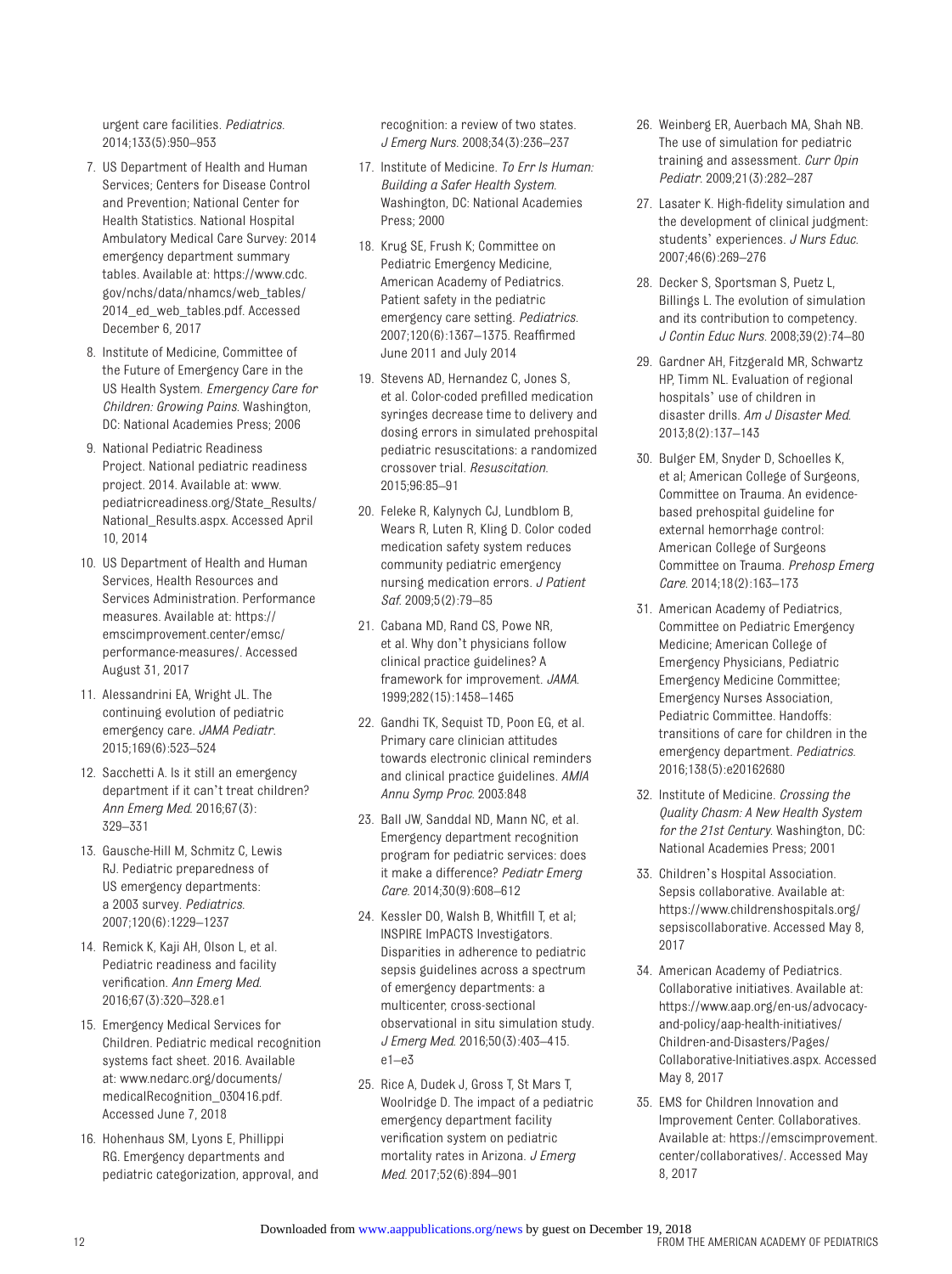- <span id="page-12-0"></span>36. EMS for Children Innovation and Improvement Center. Pediatric readiness quality collaborative (PRQC). Available at: [https://emscimprovement.](https://emscimprovement.center/collaboratives/PRQuality-collaborative/) [center/collaboratives/PRQuality](https://emscimprovement.center/collaboratives/PRQuality-collaborative/)[collaborative/.](https://emscimprovement.center/collaboratives/PRQuality-collaborative/) Accessed June 13, 2018
- <span id="page-12-1"></span>37. American College of Emergency Physicians. Immunization of adults and children in the emergency department. *Ann Emerg Med*. 2008;51(5):695
- <span id="page-12-2"></span>38. Fein JA, Zempsky WT, Cravero JP; American Academy of Pediatrics, Committee on Pediatric Emergency Medicine, Section on Anesthesiology and Pain Medicine. Relief of pain and anxiety in pediatric patients in emergency medical systems. *Pediatrics*. 2012;130(5). Available at: [www.pediatrics.org/cgi/content/full/](www.pediatrics.org/cgi/content/full/130/5/e1391) [130/5/e1391](www.pediatrics.org/cgi/content/full/130/5/e1391)
- <span id="page-12-3"></span>39. Mace SE, Brown LA, Francis L, et al; EMSC Panel (Writing Committee) on Critical Issues in the Sedation of Pediatric Patients in the Emergency. Clinical policy: critical issues in the sedation of pediatric patients in the emergency department. *Ann Emerg Med*. 2008;51(4):378–399, 399.e1–e57
- <span id="page-12-4"></span>40. Committee on Pediatric Emergency Medicine; Committee on Bioethics. Consent for emergency medical services for children and adolescents. *Pediatrics*. 2011;128(2):427–433
- <span id="page-12-5"></span>41. Dolan MA, Fein JA; Committee on Pediatric Emergency Medicine. Pediatric and adolescent mental health emergencies in the emergency medical services system. *Pediatrics*. 2011;127(5). Available at: [www.](www.pediatrics.org/cgi/content/full/127/5/e1356) [pediatrics.org/cgi/content/full/127/5/](www.pediatrics.org/cgi/content/full/127/5/e1356) [e1356](www.pediatrics.org/cgi/content/full/127/5/e1356)
- 42. US Department of Labor, Occupation Safety and Health Administration. Guidelines for preventing workplace violence for healthcare and social service workers. 2016. Available at: [https://www.osha.gov/Publications/](https://www.osha.gov/Publications/osha3148.pdf) [osha3148.pdf](https://www.osha.gov/Publications/osha3148.pdf). Accessed December 6, 2017
- <span id="page-12-6"></span>43. US Department of Labor, Occupation Safety and Health Administration. Preventing workplace violence: a roadmap for healthcare facilities. 2015. Available at: [https://www.osha.](https://www.osha.gov/Publications/OSHA3827.pdf) [gov/Publications/OSHA3827.pdf.](https://www.osha.gov/Publications/OSHA3827.pdf) Accessed December 6, 2017
- <span id="page-12-7"></span>44. Greenbaum J, Bodrick N; Committee on Child Abuse and Neglect; Section on International Child Health. Global human trafficking and child victimization. *Pediatrics*. 2017;140(6):e20173138
- <span id="page-12-8"></span>45. American Academy of Pediatrics, Committee on Pediatric Emergency Medicine; American College of Emergency Physicians, Pediatric Emergency Medicine Committee; Emergency Nurses Association, Pediatric Committee. Death of a child in the emergency department. *Pediatrics*. 2014;134(1):198–201
- <span id="page-12-9"></span>46. O'Malley P, Barata I, Snow S; American Academy of Pediatrics, Committee on Pediatric Emergency Medicine; American College of Emergency Physicians, Pediatric Emergency Medicine Committee; Emergency Nurses Association, Pediatric Committee. Death of a child in the emergency department. *Pediatrics*. 2014;134(1). Available at: [www.](www.pediatrics.org/cgi/content/full/134/1/e313) [pediatrics.org/cgi/content/full/134/1/](www.pediatrics.org/cgi/content/full/134/1/e313) [e313](www.pediatrics.org/cgi/content/full/134/1/e313)
- <span id="page-12-10"></span>47. Committee on Hospital Care; American Academy of Pediatrics. Family-centered care and the pediatrician's role. *Pediatrics*. 2003;112(3, pt 1):691–697
- <span id="page-12-16"></span>48. O'Malley P, Mace SE, Brown K; American Academy of Pediatrics; American College of Emergency Physicians. Patient- and familycentered care and the role of the emergency physician providing care to a child in the emergency department. *Ann Emerg Med*. 2006;48(5):643–645
- <span id="page-12-17"></span>49. O'Malley P, Brown K, Mace SE; American Academy of Pediatrics, Committee on Pediatric Emergency Medicine; American College of Emergency Physicians, Pediatric Emergency Medicine Committee. Patient- and family-centered care and the role of the emergency physician providing care to a child in the emergency department. *Pediatrics*. 2006;118(5):2242–2244
- 50. Emergency Nurses Association. *ENA Position Statement: Care of the Pediatric Patient in the Emergency Care Setting*. Des Plaines, IL: Emergency Nurses Association; 2007
- 51. Guzzetta CE, Clark AP, Wright JL. Family presence in emergency medical

services for children. *Clin Pediatr Emerg Med*. 2006;7(1):15–24

- <span id="page-12-11"></span>52. Emergency Nurses Association. *ENA Position Statement: Family Presence at the Bedside During Invasive Procedures and Cardiopulmonary Resuscitation*. Des Plaines, IL: Emergency Nurses Association; 2005
- <span id="page-12-12"></span>53. Medical Home Initiatives for Children With Special Needs Project Advisory Committee; American Academy of Pediatrics. The medical home. *Pediatrics*. 2002;110(1, pt 1): 184–186
- <span id="page-12-13"></span>54. Marcin JP, Rimsza ME, Moskowitz WB; Committee on Pediatric Workforce. The use of telemedicine to address access and physician workforce shortages. *Pediatrics*. 2015;136(1):202–209
- <span id="page-12-14"></span>55. Disaster Preparedness Advisory Council; Committee on Pediatric Emergency Medicine. Ensuring the health of children in disasters. *Pediatrics*. 2015;136(5). Available at: [www.pediatrics.org/cgi/content/full/](www.pediatrics.org/cgi/content/full/136/5/e1407) [136/5/e1407](www.pediatrics.org/cgi/content/full/136/5/e1407)
- <span id="page-12-15"></span>56. Kuppermann N, Holmes JF, Dayan PS, et al; Pediatric Emergency Care Applied Research Network (PECARN). Identification of children at very low risk of clinically-important brain injuries after head trauma: a prospective cohort study. *Lancet*. 2009;374(9696):1160–1170
- 57. Gray MP, Keeney GE, Grahl MJ, Gorelick MH, Spahr CD. Improving guidelinebased care of acute asthma in a pediatric emergency department. *Pediatrics*. 2016;138(5):e20153339
- 58. American Academy of Pediatrics, Section on Emergency Medicine; Children's Hospital Association of Texas. Pediatric Septic Shock Collaborative septic shock identification tool. Available at: [http://](http://chatexas.com/wp-content/uploads/2016/12/Septic-Shock-Identification-Tool-1.pdf) [chatexas.com/wp-content/uploads/](http://chatexas.com/wp-content/uploads/2016/12/Septic-Shock-Identification-Tool-1.pdf) [2016/12/Septic-Shock-Identification-](http://chatexas.com/wp-content/uploads/2016/12/Septic-Shock-Identification-Tool-1.pdf)[Tool-1.pdf](http://chatexas.com/wp-content/uploads/2016/12/Septic-Shock-Identification-Tool-1.pdf). Accessed May 8, 2017
- 59. Tieder JS, Bonkowsky JL, Etzel RA, et al; Subcommittee on Apparent Life Threatening Events. Brief resolved unexplained events (formerly apparent life-threatening events) and evaluation of lower-risk infants: executive summary. *Pediatrics*. 2016;137(5):e20160591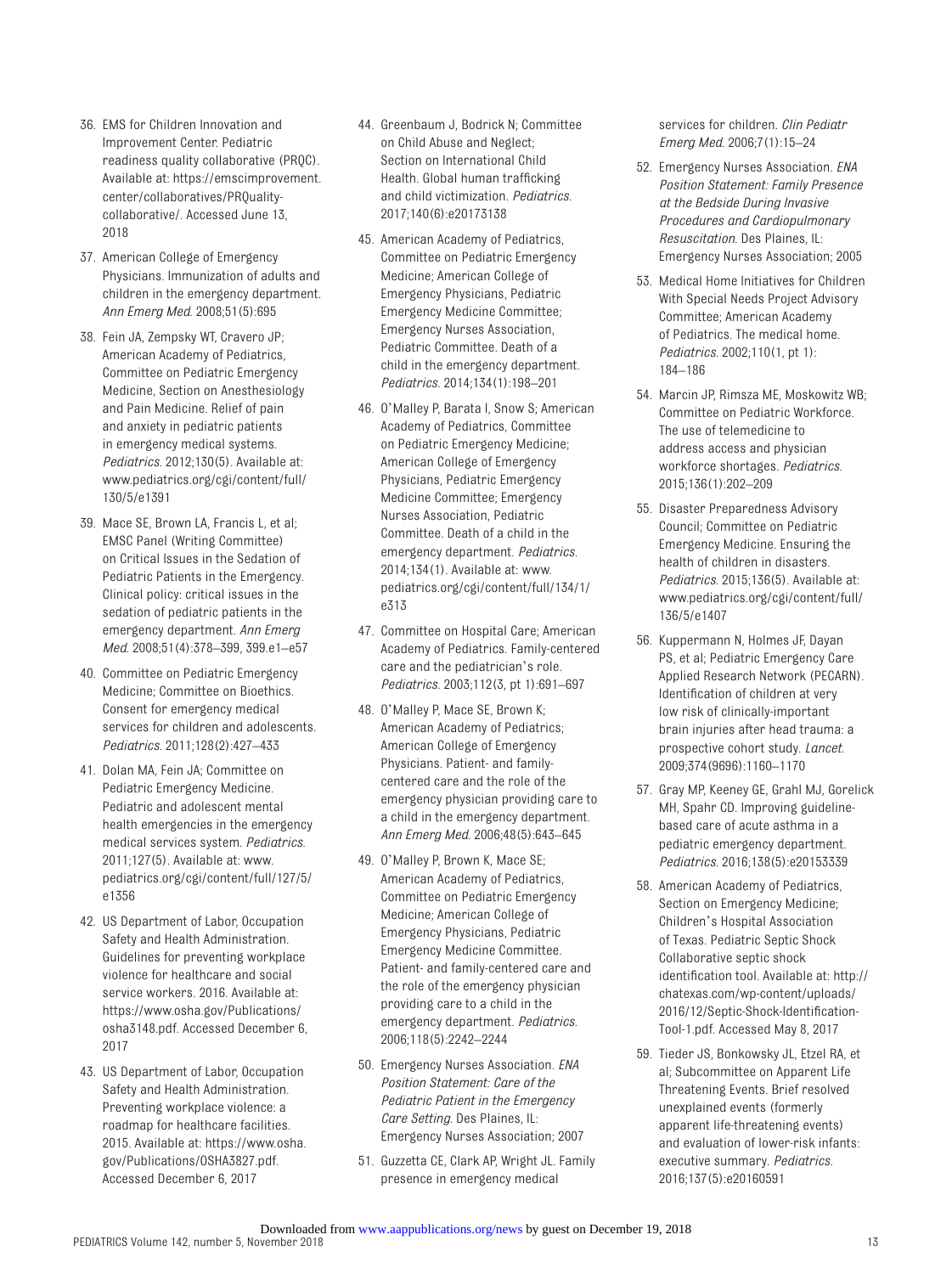- <span id="page-13-0"></span>60. Harrison D, Beggs S, Stevens B. Sucrose for procedural pain management in infants. *Pediatrics*. 2012;130(5):918–925
- <span id="page-13-1"></span>61. Emergency Medical Services for Children. Interfacility transfer tool kit for the pediatric patient. Available at: [https://emscimprovement.center/](https://emscimprovement.center/resources/publications/interfacility-transfer-tool-kit/) [resources/publications/interfacility](https://emscimprovement.center/resources/publications/interfacility-transfer-tool-kit/)[transfer-tool-kit/](https://emscimprovement.center/resources/publications/interfacility-transfer-tool-kit/). Accessed June 13, 2018
- 62. Emergency Nurses Association, Position Statement Committee. Interfacility transfer of emergency care patients. 2015. Available at: [https://www.ena.org/docs/default](https://www.ena.org/docs/default-source/resource-library/practice-resources/position-statements/facilitatingtheinterfacilitytransfer.pdf?sfvrsn=d3d9c8f4_14)[source/resource-library/practice](https://www.ena.org/docs/default-source/resource-library/practice-resources/position-statements/facilitatingtheinterfacilitytransfer.pdf?sfvrsn=d3d9c8f4_14)[resources/position-statements/](https://www.ena.org/docs/default-source/resource-library/practice-resources/position-statements/facilitatingtheinterfacilitytransfer.pdf?sfvrsn=d3d9c8f4_14) [facilitatingtheinterfacilitytransfer.pdf?](https://www.ena.org/docs/default-source/resource-library/practice-resources/position-statements/facilitatingtheinterfacilitytransfer.pdf?sfvrsn=d3d9c8f4_14) [sfvrsn=d3d9c8f4\\_14.](https://www.ena.org/docs/default-source/resource-library/practice-resources/position-statements/facilitatingtheinterfacilitytransfer.pdf?sfvrsn=d3d9c8f4_14) Accessed June 13, 2018
- <span id="page-13-2"></span>63. American College of Surgeons, Committee on Trauma. Resources for optimal care of the injured patient. 2014. Available at: [https://www.](https://www.facs.org/~/media/files/quality%20programs/trauma/vrc%20resources/resources%20for%20optimal%20care.ashx) [facs.org/~/media/files/quality%20](https://www.facs.org/~/media/files/quality%20programs/trauma/vrc%20resources/resources%20for%20optimal%20care.ashx) [programs/trauma/vrc%20resources/](https://www.facs.org/~/media/files/quality%20programs/trauma/vrc%20resources/resources%20for%20optimal%20care.ashx) [resources%20for%20optimal%20care.](https://www.facs.org/~/media/files/quality%20programs/trauma/vrc%20resources/resources%20for%20optimal%20care.ashx) [ashx.](https://www.facs.org/~/media/files/quality%20programs/trauma/vrc%20resources/resources%20for%20optimal%20care.ashx) Accessed May 8, 2017
- <span id="page-13-3"></span>64. Benjamin L, Ishimine P, Joseph M, Mehta S. Evaluation and treatment of minors. *Ann Emerg Med*. 2018;71(2):225–232
- <span id="page-13-4"></span>65. Lannon CM, Coven BJ, Lane France F, et al; National Initiative for Children's Health Care Quality Project Advisory Committee. Principles of patient safety in pediatrics. *Pediatrics*. 2001;107(6):1473–1475
- <span id="page-13-5"></span>66. Krug SE, Frush K; American Academy of Pediatrics, Committee on Pediatric Emergency Medicine. Patient safety in the pediatric emergency care setting. *Pediatrics*. 2007;120(6):1367–1375
- <span id="page-13-6"></span>67. Stucky ER; American Academy of Pediatrics, Committee on Drugs;

American Academy of Pediatrics, Committee on Hospital Care. Prevention of medication errors in the pediatric inpatient setting. *Pediatrics*. 2003;112(2):431–436

- <span id="page-13-7"></span>68. Lesar TS, Mitchell A, Sommo P. Medication safety in critically ill children. *Clin Pediatr Emerg Med*. 2006;7(4):215–225
- <span id="page-13-8"></span>69. Westbrook JI, Woods A, Rob MI, Dunsmuir WT, Day RO. Association of interruptions with an increased risk and severity of medication administration errors. *Arch Intern Med*. 2010;170(8):683–690
- <span id="page-13-9"></span>70. The Joint Commission. Preventing pediatric medication errors. *Sentinel Event Alert*. 2008;39(39):1–4
- <span id="page-13-10"></span>71. American Academy of Pediatrics. Abrams MA, Dreyer BP, eds. *Plain Language Pediatrics: Health Literacy Strategies and Communication Resources for Common Pediatric Topics*. Elk Grove Village, IL: American Academy of Pediatrics; 2008
- 72. Institute of Medicine. *Toward Health Equity and Patient-Centeredness: Integrating Health Literacy, Disparities Reduction, and Quality Improvement: Workshop Summary*. Washington, DC: National Academies Press; 2009
- 73. Cheng TL, Dreyer BP, Jenkins RR. Introduction: child health disparities and health literacy. *Pediatrics*. 2009;124(suppl 3):S161–S162
- 74. DeWalt DA, Hink A. Health literacy and child health outcomes: a systematic review of the literature. *Pediatrics*. 2009;124(suppl 3):S265–S274
- <span id="page-13-11"></span>75. Winkelman TNA, Caldwell MT, Bertram B, Davis MM. Promoting health literacy for children and adolescents. *Pediatrics*. 2016;138(6):e20161937
- <span id="page-13-12"></span>76. Taveras EM, Flores G. Why culture and language matter: the clinical consequences of providing culturally

and linguistically appropriate services to children in the emergency department. *Clin Pediatr Emerg Med*. 2004;5(2):76–84

- <span id="page-13-13"></span>77. Sadler BL, Joseph A. *Evidence for Innovation: Transforming Children's Health Through the Physical Environment*. Alexandria, VA: National Association of Children's Hospitals and Related Institutions; 2008
- <span id="page-13-14"></span>78. The Joint Commission. National patient safety goals effective January 2017: hospital accreditation program. 2017. Available at: [https://www.](https://www.jointcommission.org/assets/1/6/NPSG_Chapter_HAP_Jan2017.pdf) [jointcommission.org/assets/1/6/NPSG\\_](https://www.jointcommission.org/assets/1/6/NPSG_Chapter_HAP_Jan2017.pdf) [Chapter\\_HAP\\_Jan2017.pdf.](https://www.jointcommission.org/assets/1/6/NPSG_Chapter_HAP_Jan2017.pdf) Accessed May 8, 2017
- <span id="page-13-15"></span>79. Brody AS, Frush DP, Huda W, Brent RL; American Academy of Pediatrics, Section on Radiology. Radiation risk to children from computed tomography. *Pediatrics*. 2007;120(3):677–682
- 80. Goske MJ, Applegate KE, Boylan J, et al. The 'Image Gently' campaign: increasing CT radiation dose awareness through a national education and awareness program. *Pediatr Radiol*. 2008;38(3):265–269
- <span id="page-13-16"></span>81. Strauss KJ, Goske MJ. Estimated pediatric radiation dose during CT. *Pediatr Radiol*. 2011;41(suppl 2):472–482
- <span id="page-13-17"></span>82. Furlow B. Radiation protection in pediatric imaging. *Radiol Technol*. 2011;82(5):421–439
- <span id="page-13-18"></span>83. Vest JR, Jung H, Ostrovsky A, Tanmoy Das L, McGinty GB. Image sharing technologies and reduction of imaging utilization: A systematic review and meta-analysis. *J Am Coll Radiol*. 2015;12(12):1371–1379.e3
- <span id="page-13-19"></span>84. Hegenbarth MA; American Academy of Pediatrics, Committee on Drugs. Preparing for pediatric emergencies: drugs to consider. *Pediatrics*. 2008;121(2):433–443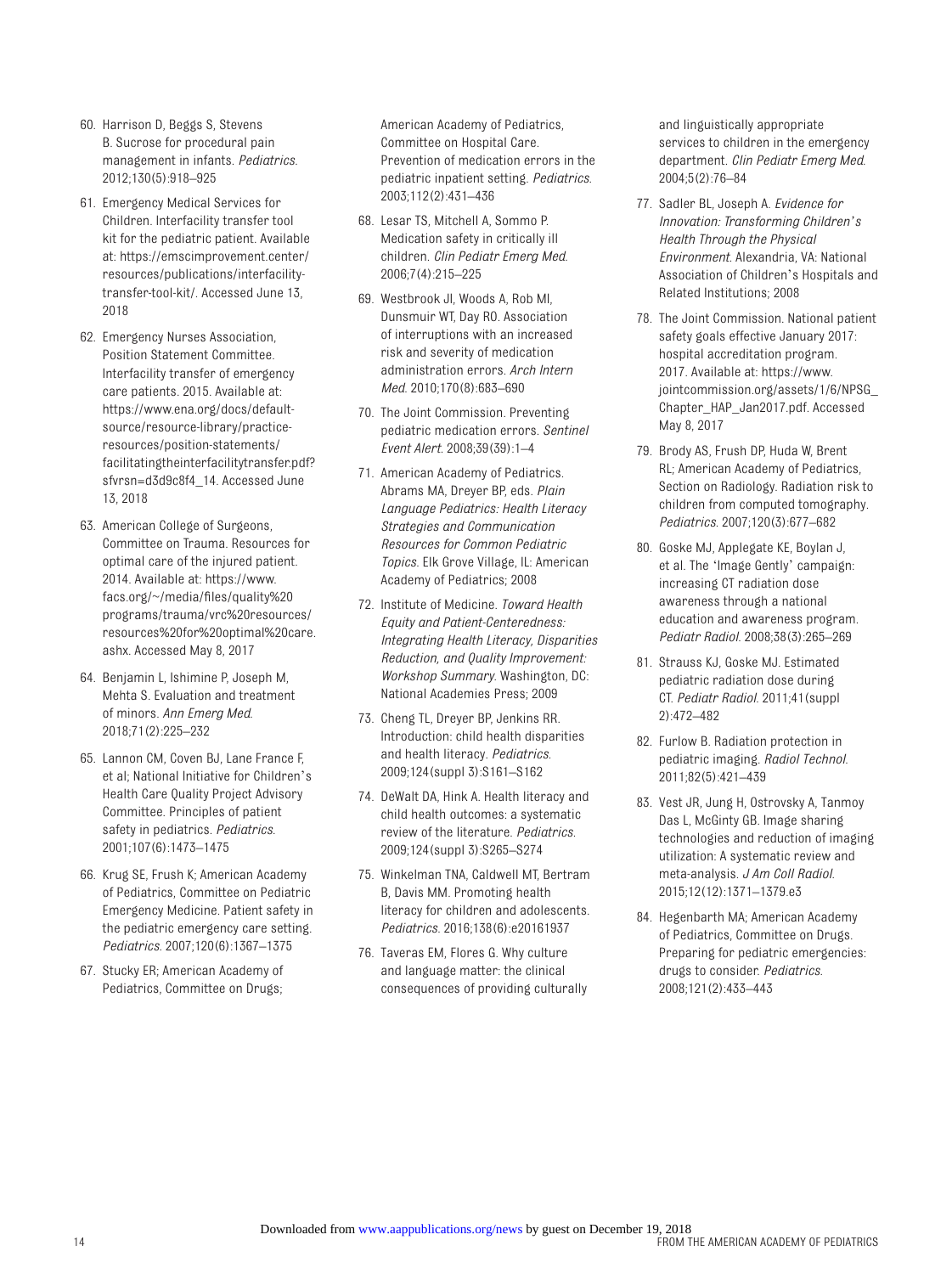# **Pediatric Readiness in the Emergency Department**

*Pediatrics* 2018;142; Committee and EMERGENCY NURSES ASSOCIATION Pediatric Committee COLLEGE OF EMERGENCY PHYSICIANS Pediatric Emergency Medicine Committee on Pediatric Emergency Medicine and Section on Surgery, AMERICAN Sally K. Snow, Joseph L. Wright, AMERICAN ACADEMY OF PEDIATRICS Katherine Remick, Marianne Gausche-Hill, Madeline M. Joseph, Kathleen Brown,

DOI: 10.1542/peds.2018-2459 originally published online November 1, 2018;

| Updated Information $\&$<br><b>Services</b> | including high resolution figures, can be found at:<br>http://pediatrics.aappublications.org/content/142/5/e20182459                                                                                                                                                                                                                                                                                                                                                                                                                                |
|---------------------------------------------|-----------------------------------------------------------------------------------------------------------------------------------------------------------------------------------------------------------------------------------------------------------------------------------------------------------------------------------------------------------------------------------------------------------------------------------------------------------------------------------------------------------------------------------------------------|
| <b>References</b>                           | This article cites 61 articles, 28 of which you can access for free at:<br>http://pediatrics.aappublications.org/content/142/5/e20182459#BIBL                                                                                                                                                                                                                                                                                                                                                                                                       |
| <b>Subspecialty Collections</b>             | This article, along with others on similar topics, appears in the<br>following collection(s):<br><b>Current Policy</b><br>http://www.aappublications.org/cgi/collection/current_policy<br><b>Committee on Pediatric Emergency Medicine</b><br>http://www.aappublications.org/cgi/collection/committee_on_pediatr<br>ic_emergency_medicine<br><b>Section on Surgery</b><br>http://www.aappublications.org/cgi/collection/section_on_surgery<br><b>Emergency Medicine</b><br>http://www.aappublications.org/cgi/collection/emergency_medicine_<br>sub |
| Permissions & Licensing                     | Information about reproducing this article in parts (figures, tables) or<br>in its entirety can be found online at:<br>http://www.aappublications.org/site/misc/Permissions.xhtml                                                                                                                                                                                                                                                                                                                                                                   |
| <b>Reprints</b>                             | Information about ordering reprints can be found online:<br>http://www.aappublications.org/site/misc/reprints.xhtml                                                                                                                                                                                                                                                                                                                                                                                                                                 |